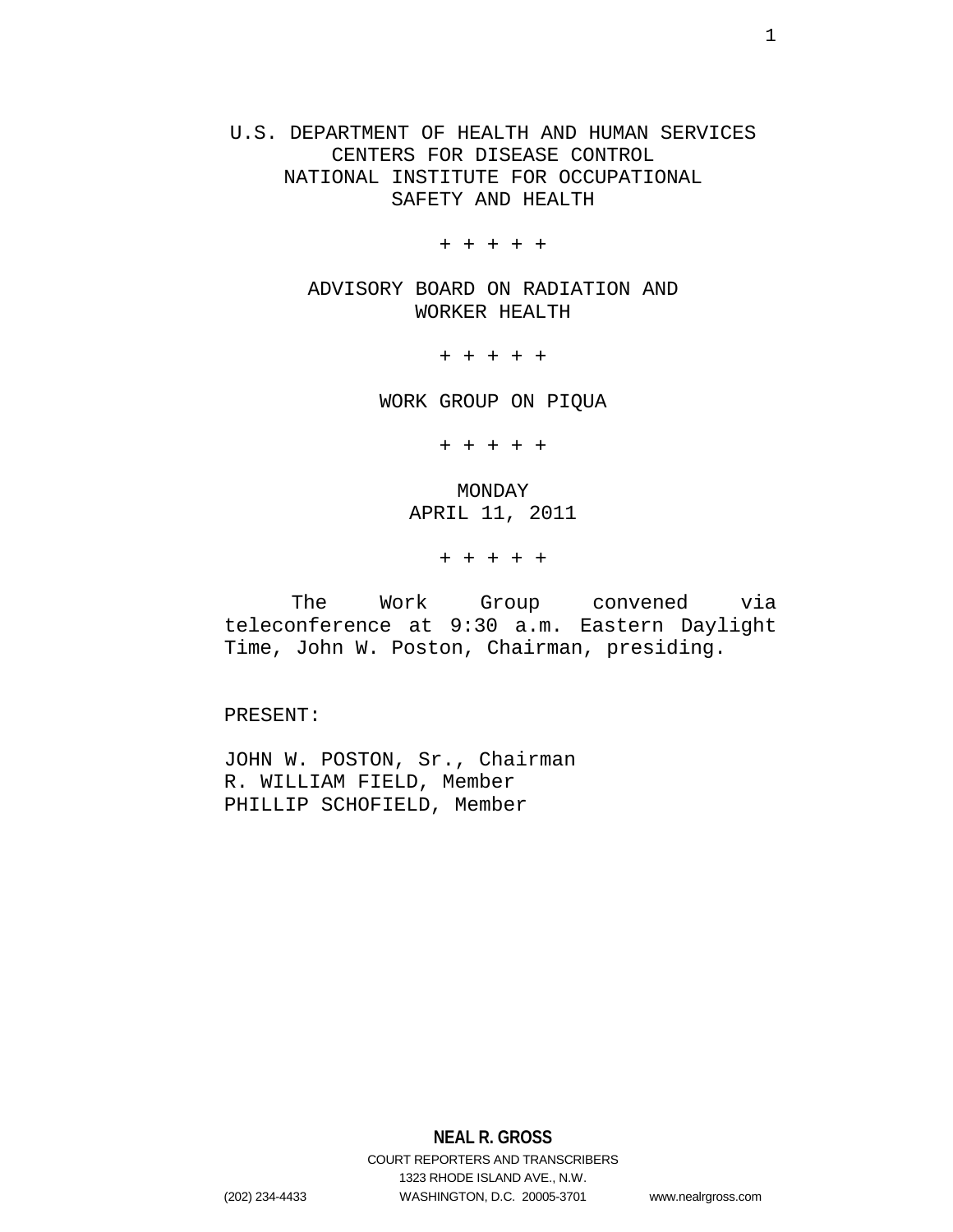ALSO PRESENT:

TED KATZ, Designated Federal Official ELIZABETH BRACKETT, ORAU Team ROGER HALSEY, ORAU Team KARIN JESSEN, ORAU Team JENNY LIN, HHS JOHN MAURO, SC&A CHARLES NELSON, DCAS JIM NETON, DCAS ARIS PAPADOPOULOS, SC&A GENE POTTER, ORAU Team LAVON RUTHERFORD, DCAS MUTTY SHARFI, ORAU Team DAN STEMPFLEY, ORAU Team

COURT REPORTERS AND TRANSCRIBERS 1323 RHODE ISLAND AVE., N.W. (202) 234-4433 WASHINGTON, D.C. 20005-3701 www.nealrgross.com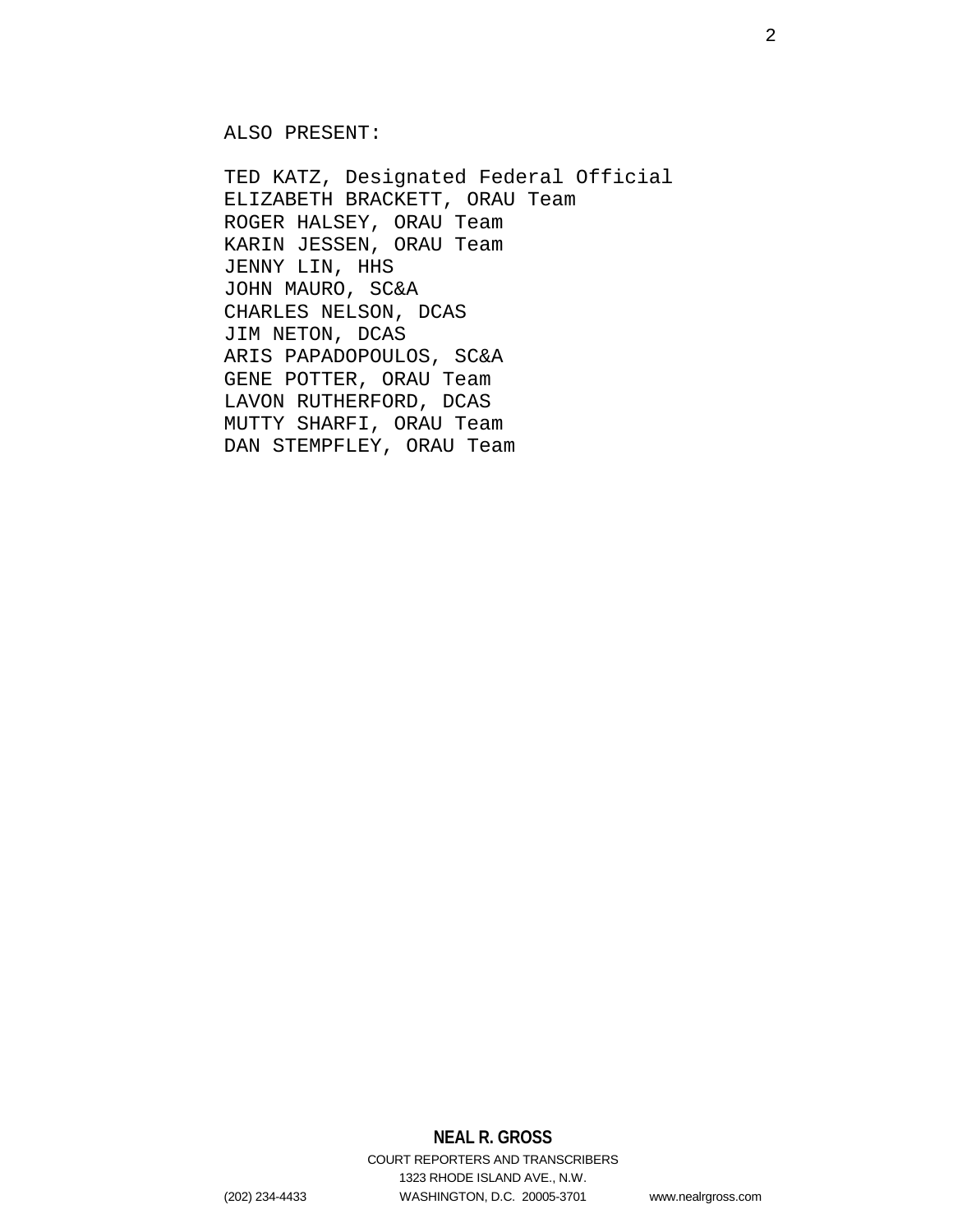1 P-R-O-C-E-E-D-I-N-G-S 2 9:30 a.m. 3 MR. KATZ: Okay. Let's get 4 started. It's time. 5 This is the Advisory Board on 6 Radiation and Worker Health Piqua Work Group. 7 We'll begin with roll call, beginning with 8 Board Members, with the Chair. 9 CHAIRMAN POSTON: John Poston, no 10 conflicts. 11 MR. KATZ: Thank you. 12 MEMBER FIELD: Bill Field. 13 MR. KATZ: Go ahead again, Bill 14 Field, and speak the conflict too, please. 15 MEMBER FIELD: No conflict. 16 MEMBER SCHOFIELD: Phil Schofield, 17 no conflict. 18 MR. KATZ: Very good. Do we have 19 any other Board Members on the line? 20 Okay. NIOSH-ORAU Team? 21 DR. NETON: This is Jim Neton, 22 NIOSH, no conflict.

### **NEAL R. GROSS**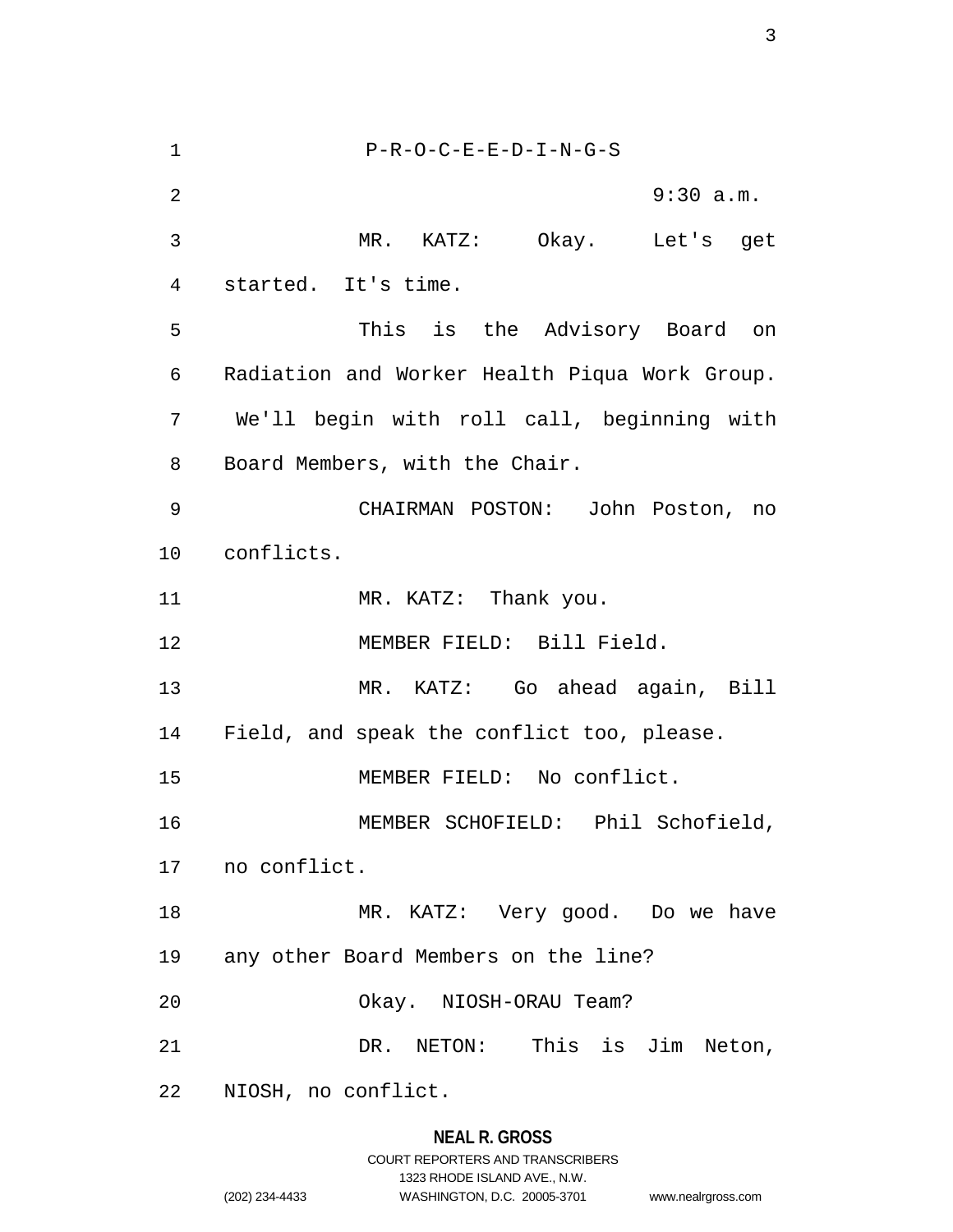1 MR. NELSON: Charles Nelson, 2 NIOSH, no conflict. 3 MR. RUTHERFORD: LaVon Rutherford, 4 NIOSH, no conflict. 5 MR. SHARFI: Mutty Sharfi, ORAU 6 Team, no conflict. 7 MS. BRACKETT: Elizabeth Brackett, 8 ORAU Team, no conflict. 9 MS. JESSEN: Karin Jessen, ORAU 10 Team, no conflict. 11 MR. HALSEY: Roger Halsey, ORAU 12 Team, no conflict. 13 MR. POTTER: Gene Potter, ORAU 14 Team, no conflict. 15 MR. STEMPFLEY: Dan Stempfley, 16 ORAU Team, no conflict. 17 MR. KATZ: I'm sorry. Can you say 18 that again, the last one? 19 MR. STEMPFLEY: Dan Stempfley. 20 MR. KATZ: Dan Stempfley? Thank 21 you. 22 That's quite a crew.

## **NEAL R. GROSS**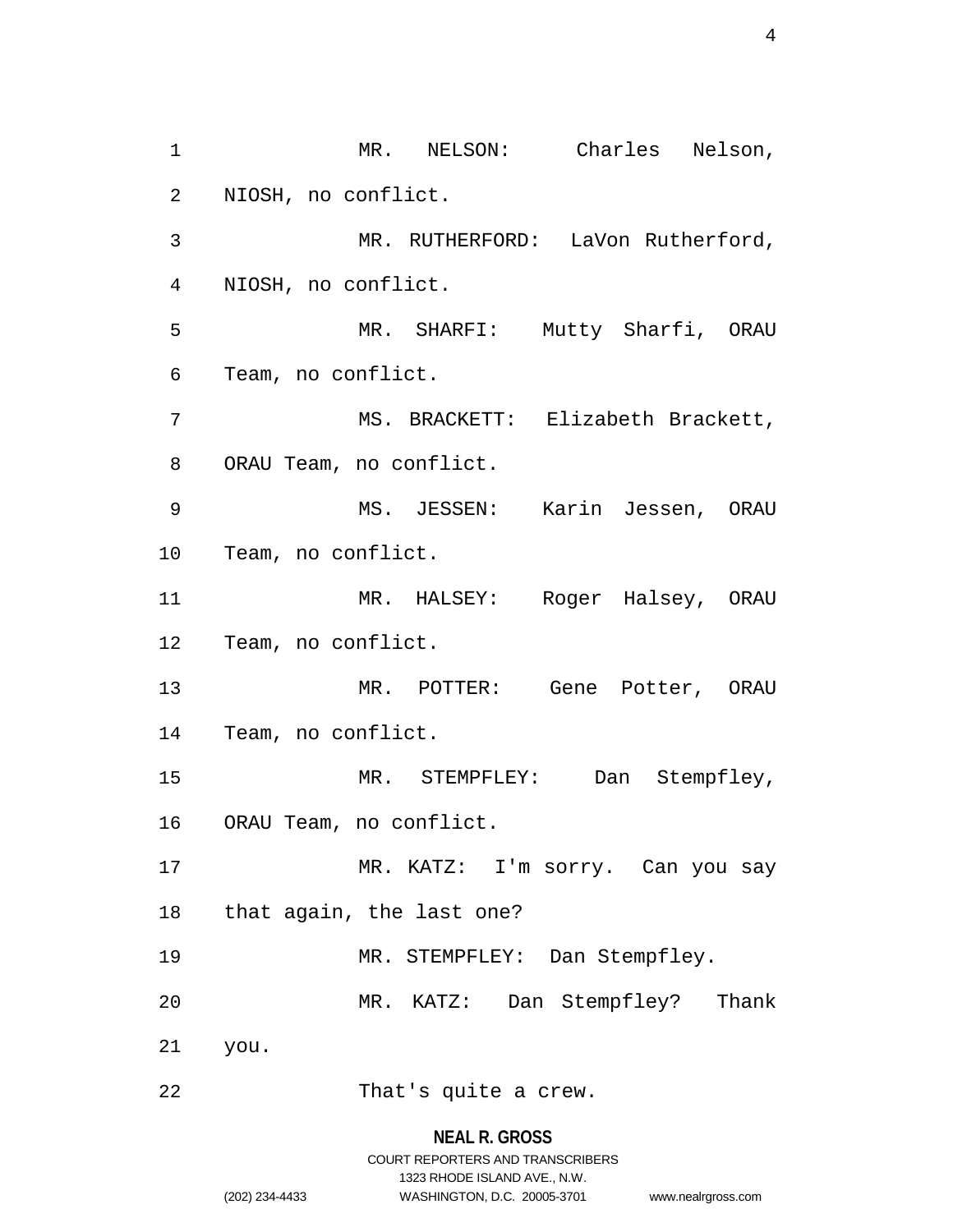1 Is that it for NIOSH-ORAU? 2 Okay. SC&A Team? 3 DR. MAURO: John Mauro, SC&A, no 4 conflict. 5 MR. PAPADOPOULOS: Aris 6 Papadopoulos, SC&A, no conflict. 7 MR. KATZ: Okay. Other federal 8 officials, contractors for the Feds, HHS or 9 other agencies? 10 MS. LIN: This is Jenny -- 11 MR. KATZ: Whoever that was, I 12 just caught the end of it. 13 MS. LIN: This is Jenny with HHS. 14 MR. KATZ: Jenny, hi. 15 Any others? 16 How about members of the public? 17 Any members of the public who want to identify 18 themselves? 19 Okay. John, it's your agenda. 20 CHAIRMAN POSTON: Thank you, Ted. 21 Basically, as I see the agenda, we 22 have two things to consider.

## **NEAL R. GROSS**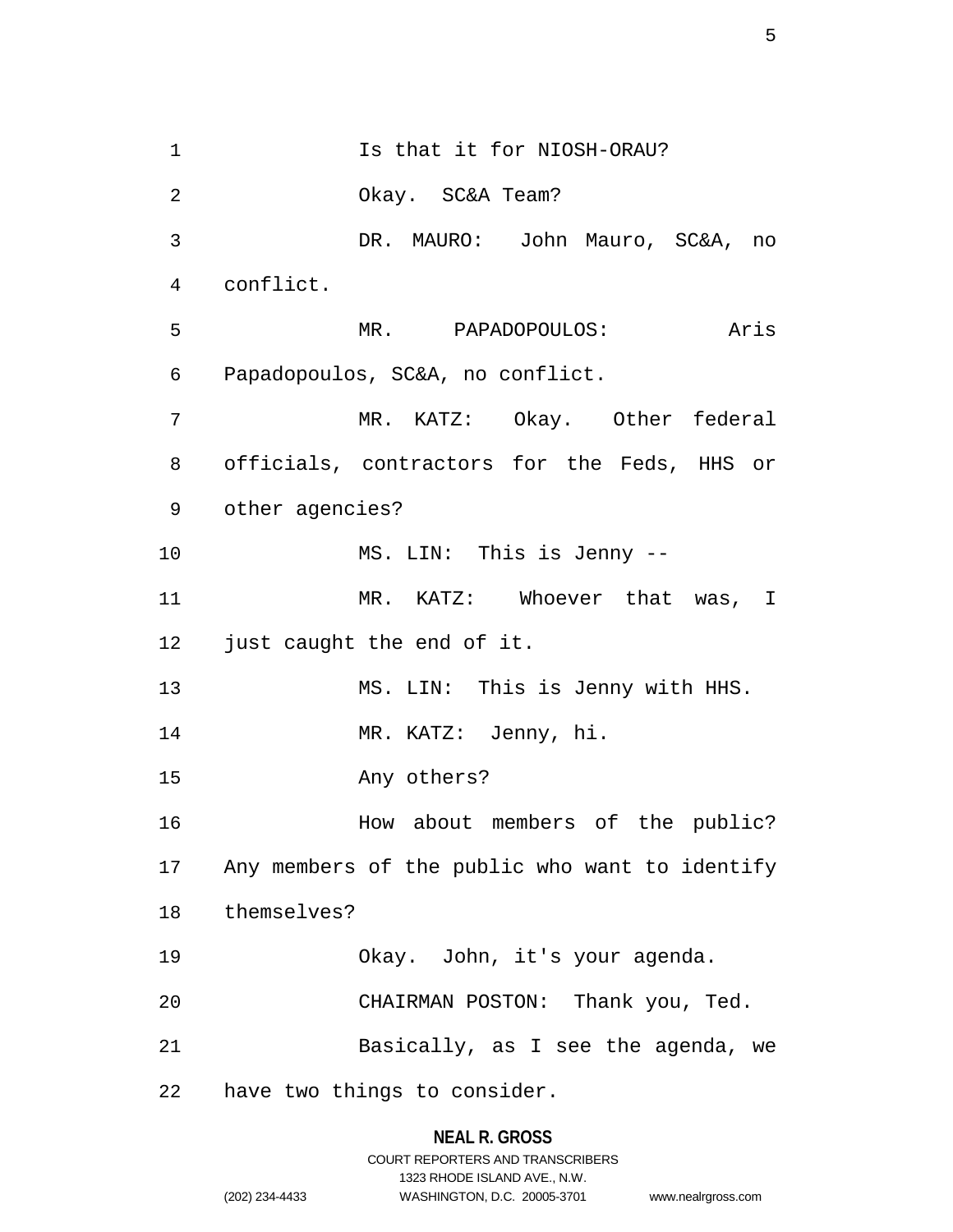1 First, the tritium and carbon-14 2 issue at the Piqua Organic Moderated Reactor. 3 The other is a recent document 4 that was March 3, 2011 on the neutron exposure 5 at the Piqua Reactor.

6 These were the two issues as far 7 as I could tell that were outstanding that we 8 needed to have more information on before we 9 could side or make a vote on whether or not to 10 accept NIOSH's recommendation that they could 11 reconstruct dose.

12 Without any order to this, I would 13 like to start with the tritium and carbon-14. 14 I know that Mr. Papadopoulos is on the line 15 and perhaps it would be good to have sort of a 16 summary of that review of the NIOSH document.

17 MR. PAPADOPOULOS: Okay. We did 18 respond in a paper the SC&A's response on 19 that.

20 Our final conclusion was that the 21 White Paper -- our response was that we agreed 22 with the NIOSH position on the volatility

### **NEAL R. GROSS**

## COURT REPORTERS AND TRANSCRIBERS 1323 RHODE ISLAND AVE., N.W. (202) 234-4433 WASHINGTON, D.C. 20005-3701 www.nealrgross.com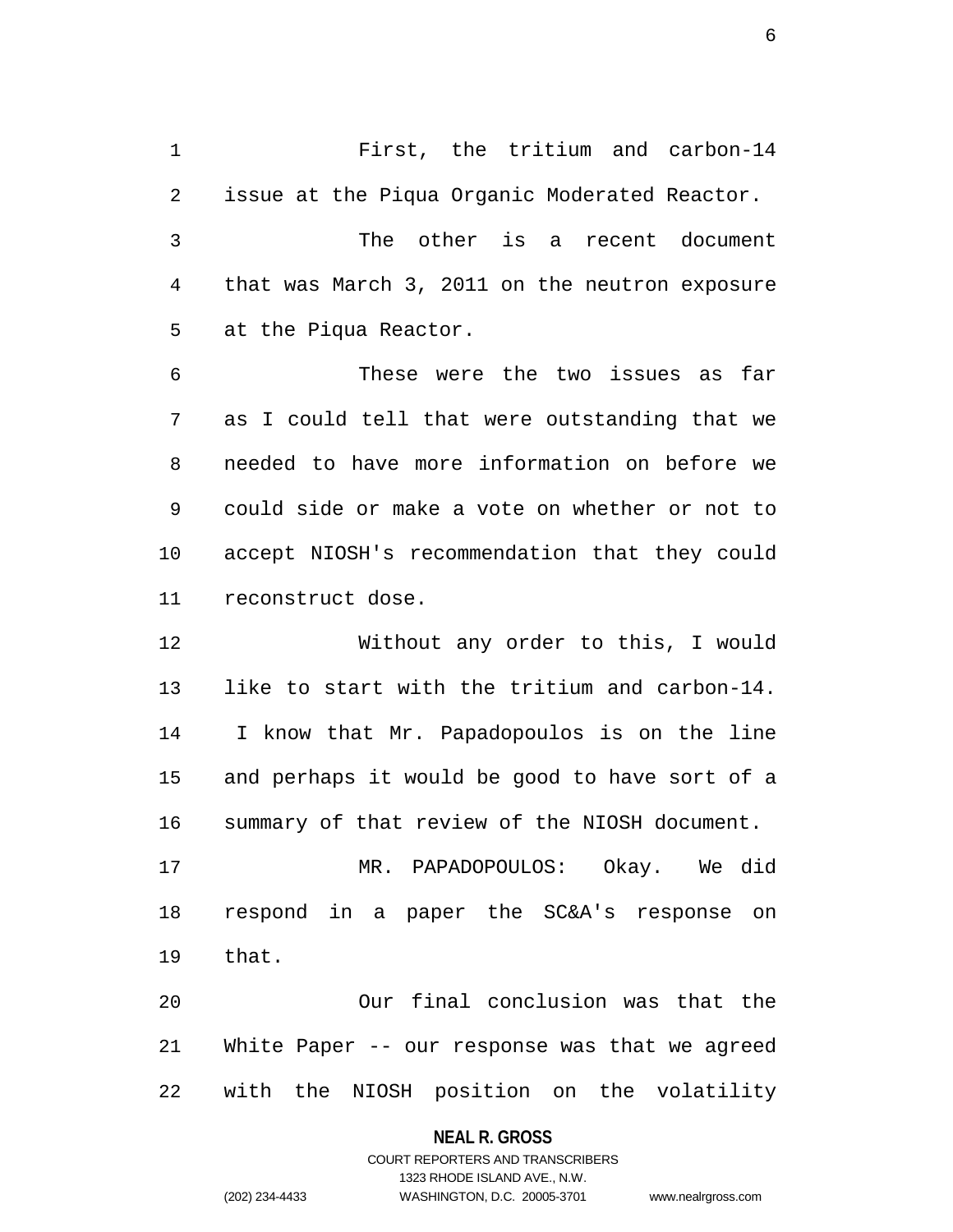1 issues of tritium and carbon-14. We agreed 2 that it's technically defensible.

3 I heard about the teleconference 4 about half an hour ago. I don't have in front 5 of me the carbon-14 response or the issue.

6 But if I recall correctly, we 7 questioned the volatility of the tritium and 8 carbon-14 when at locations or when outside 9 when the coolant was exposed.

10 The response was the point for 11 which carbon-14 and H3 -- the point where the 12 coolant is solid is in room temperature. 13 Therefore, it does not release as gases the 14 carbon-14 and H3 into the airstream.

15 There was a technical presentation 16 in the paper in terms of those points. They 17 appear to be technically correct.

18 CHAIRMAN POSTON: I have a 19 question, perhaps for John Mauro.

20 John, the paper that I reviewed 21 was labeled draft and it's dated December 20

22 of last year.

## **NEAL R. GROSS**

# COURT REPORTERS AND TRANSCRIBERS 1323 RHODE ISLAND AVE., N.W. (202) 234-4433 WASHINGTON, D.C. 20005-3701 www.nealrgross.com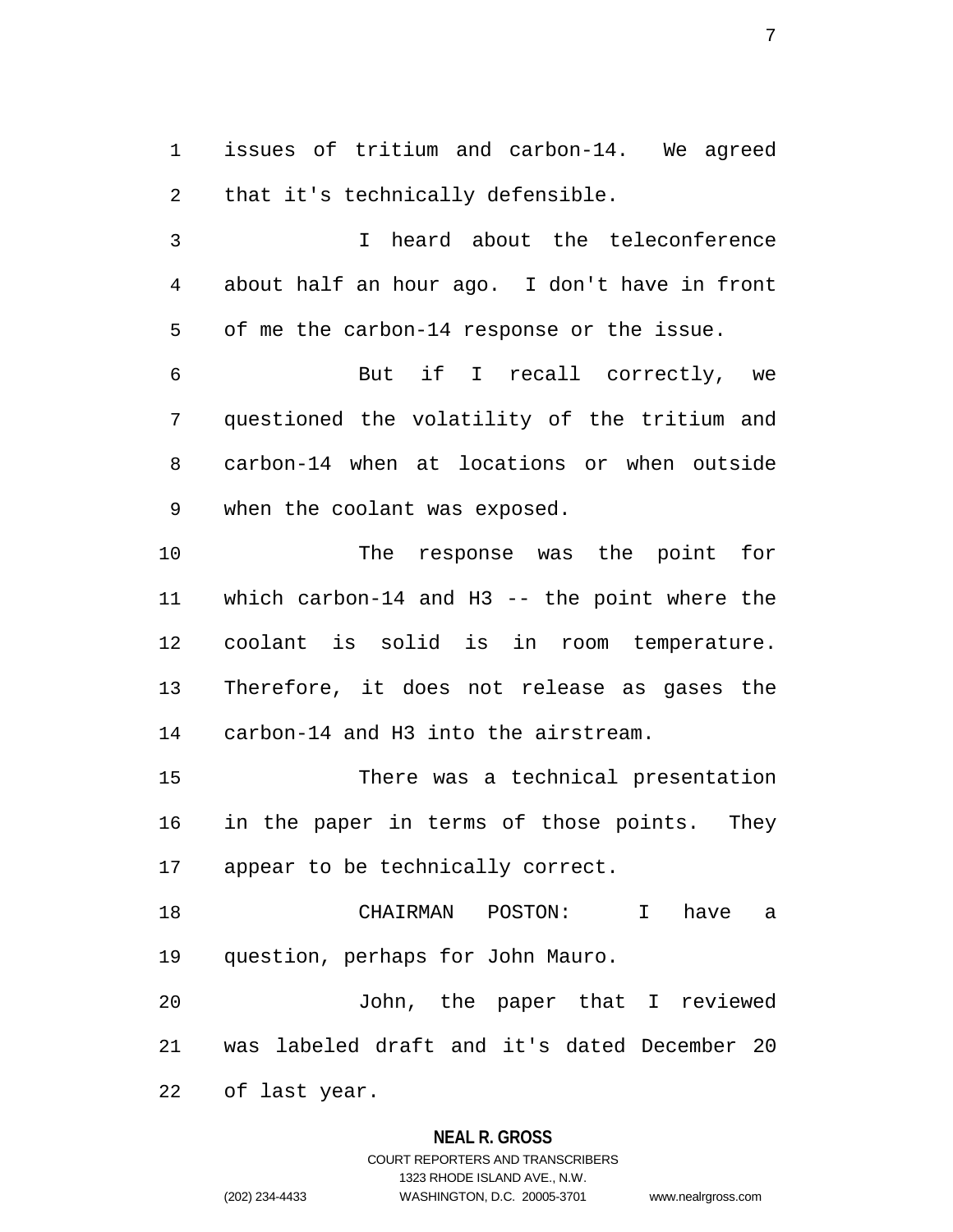1 DR. MAURO: Okay.

2 CHAIRMAN POSTON: Has that been 3 approved? The paper I have wasn't approved by 4 Mr. Papadopoulos nor you, and I was just 5 wondering if that's --

6 DR. MAURO: What you have in your 7 hand, I can say that it has gone through 8 SC&A's review and approval.

9 Whether or not it has been 10 actually issued as a White Paper through Nancy 11 Johnson and is officially part of the record, 12 I'd have to check with Nancy. I've been 13 operating on the premise that it has because 14 it has gone through the SC&A's cycle. And the 15 summary that Aris just described is as I 16 recall it.

17 17 In fact, if I could add one more 18 point, I believe there was also -- not only 19 was it theoretically argued regarding the 20 solidification issue on the organics. But 21 also there is actually some empirical work, I 22 believe it was in Idaho, a reactor of a very

## **NEAL R. GROSS**

## COURT REPORTERS AND TRANSCRIBERS 1323 RHODE ISLAND AVE., N.W. (202) 234-4433 WASHINGTON, D.C. 20005-3701 www.nealrgross.com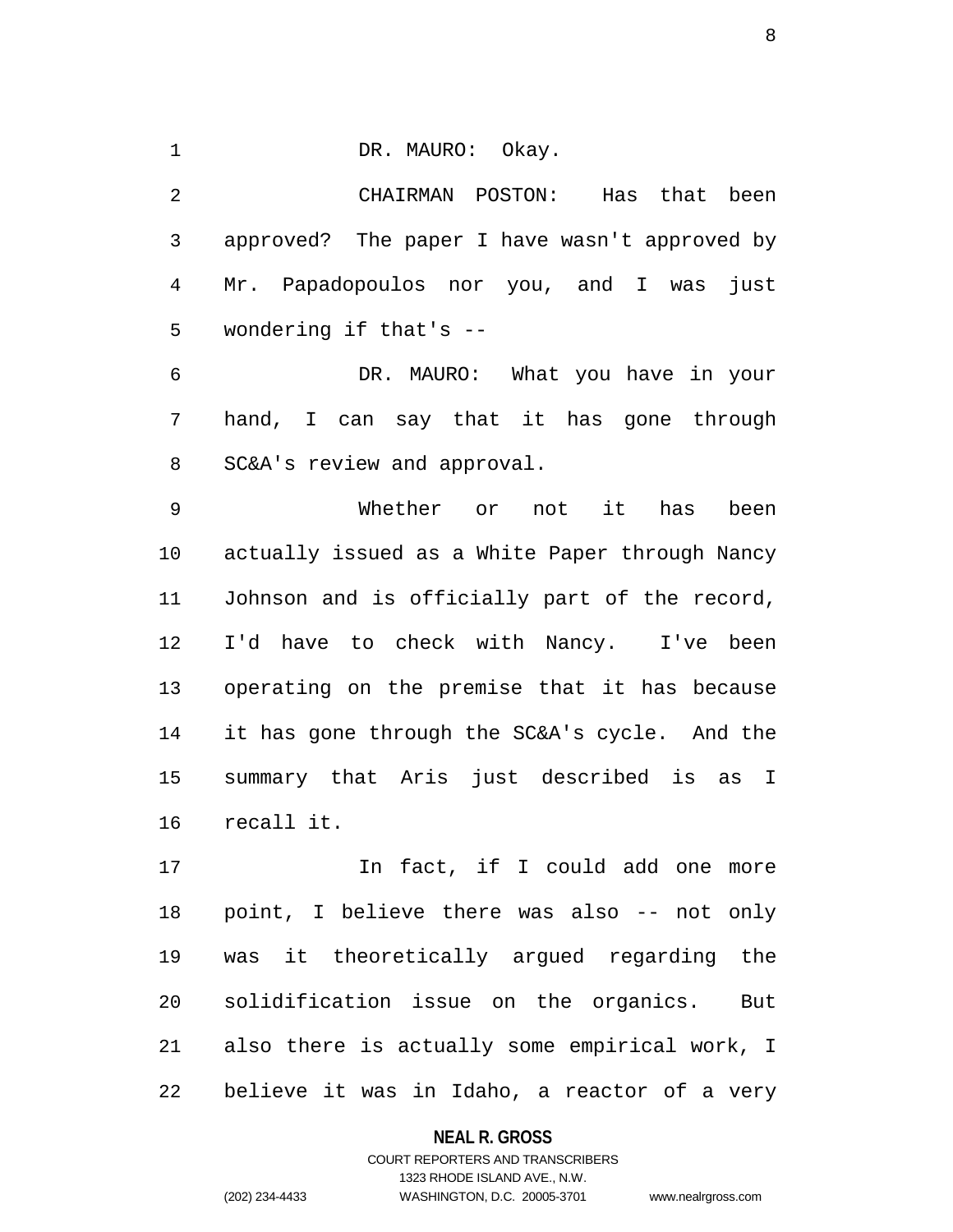1 similar nature which had data which confirmed 2 that the NIOSH strategy for estimating the 3 potential for airborne exposure was valid.

4 As far as this being officially 5 delivered, I could find out very quickly for 6 you by just checking with Nancy.

7 MR. KATZ: John, this is Ted. I 8 can speak to that. It was officially issued 9 through Nancy.

10 DR. MAURO: Very good.

11 MR. KATZ: Yes.

12 DR. MAURO: Excellent. So, yes. 13 That paper is in fact officially on the record 14 and it's SC&A's position that we find 15 favorably regarding NIOSH's position.

16 CHAIRMAN POSTON: I just wanted to 17 make sure that we checked all the boxes and so 18 forth here.

19 DR. MAURO: Sure.

20 CHAIRMAN POSTON: Any of the Board 21 Members, Bill or Phil, do you have questions 22 about the tritium and carbon-14 issue?

### **NEAL R. GROSS**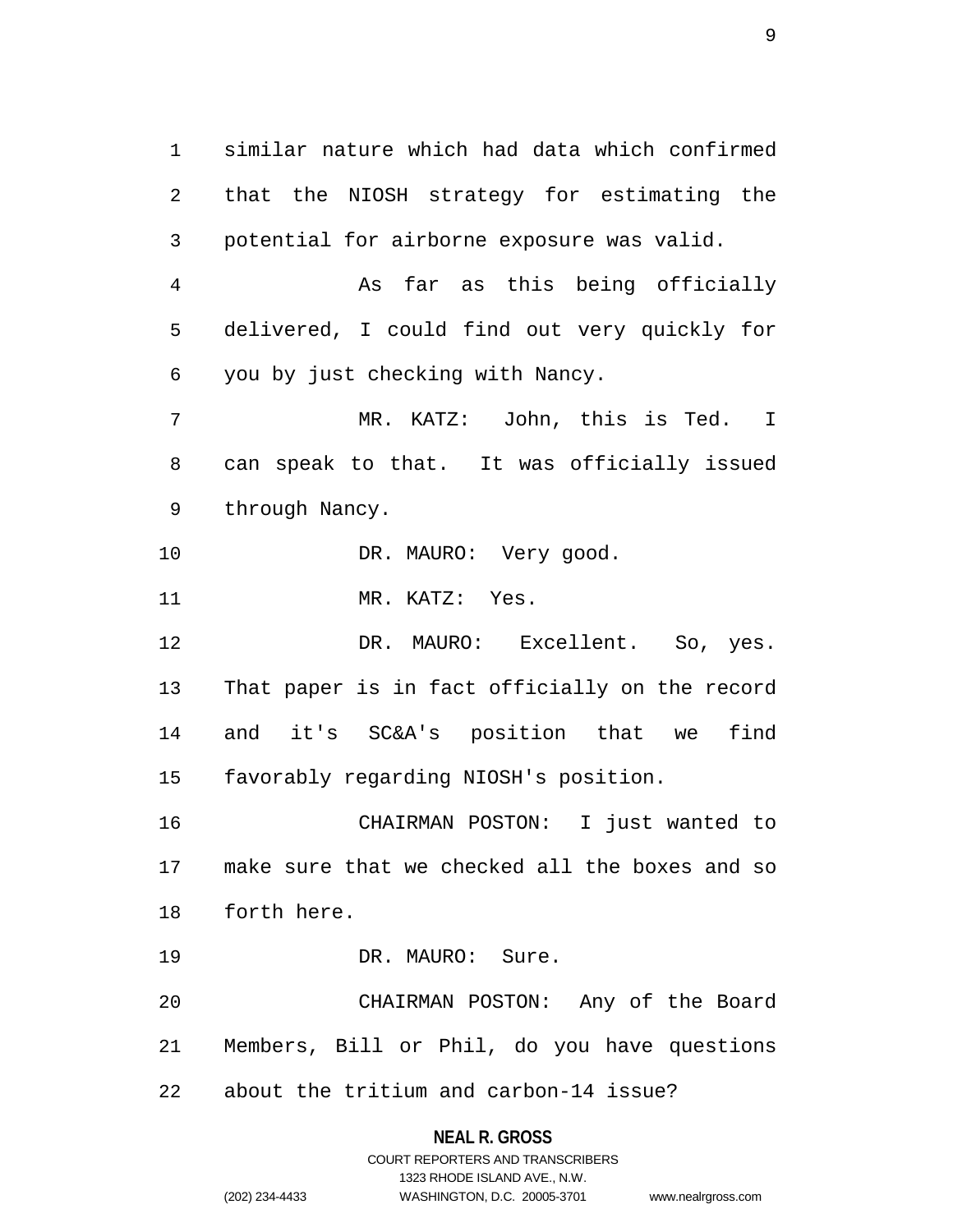1 MEMBER SCHOFIELD: No. I think 2 the White Paper covered it pretty good. 3 CHAIRMAN POSTON: Bill? 4 MEMBER FIELD: No. I didn't have 5 any problems. I thought it was fine. 6 CHAIRMAN POSTON: Any of the NIOSH 7 staff or no need to comment? Do you have 8 comments you want to make? I don't want to 9 leave you out. 10 DR. NETON: None here. 11 CHAIRMAN POSTON: Let's move on to 12 the next issue, which is the neutron exposure. 13 This was issued March 3 so it's 14 only about a month old. I don't know exactly 15 which would be the best way to approach this. 16 I'm at a little bit of a loss. I can't tell 17 whether this particular document -- I really 18 don't remember if this document is an SC&A 19 document. I think it is. Or is it a NIOSH 20 document? 21 DR. NETON: John, this was a NIOSH

22 document that was generated in response to one

**NEAL R. GROSS** COURT REPORTERS AND TRANSCRIBERS

1323 RHODE ISLAND AVE., N.W. (202) 234-4433 WASHINGTON, D.C. 20005-3701 www.nealrgross.com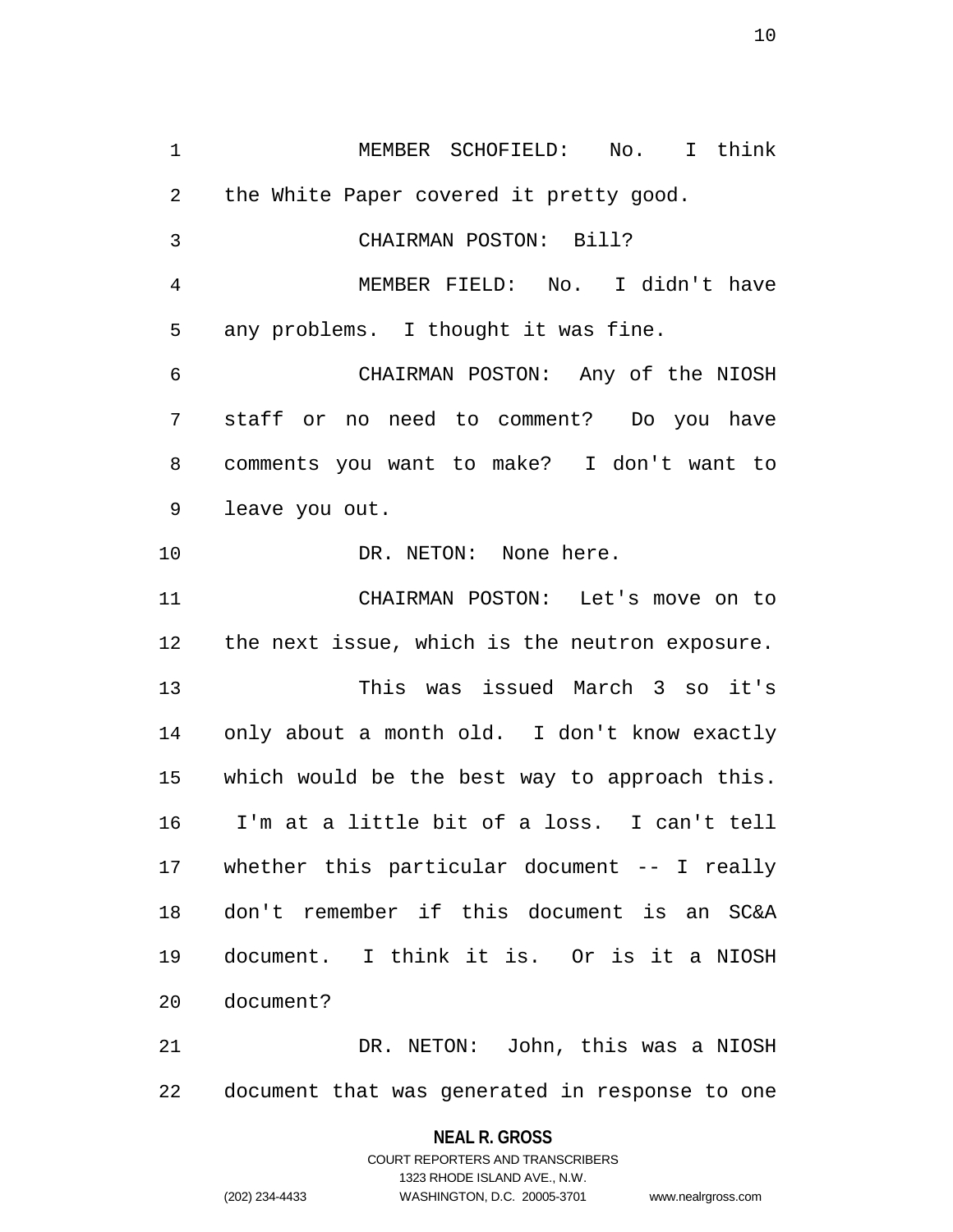1 of the comments raised by SC&A.

2 CHAIRMAN POSTON: Okay. 3 DR. NETON: In fact, it was in 4 that paper that was just summarized. The only 5 outstanding issue that they identified there 6 was the neutron reconstruction. 7 CHAIRMAN POSTON: Would it be 8 appropriate then to have NIOSH give us a quick 9 summary of the paper? 10 DR. NETON: Yes. I think that's 11 appropriate. 12 CHAIRMAN POSTON: I have read it. 13 Whenever I read something I always put my 14 initials on it and check it so I know I read 15 it. But I'm sort of not functioning as well I 16 perhaps should be today. 17 Let's go on and discuss this 18 particular document. 19 MR. NELSON: Okay. This is 20 Charles Nelson. I can summarize the document. 21 Roger Halsey was also quite 22 involved in writing this. He can jump in as

## **NEAL R. GROSS** COURT REPORTERS AND TRANSCRIBERS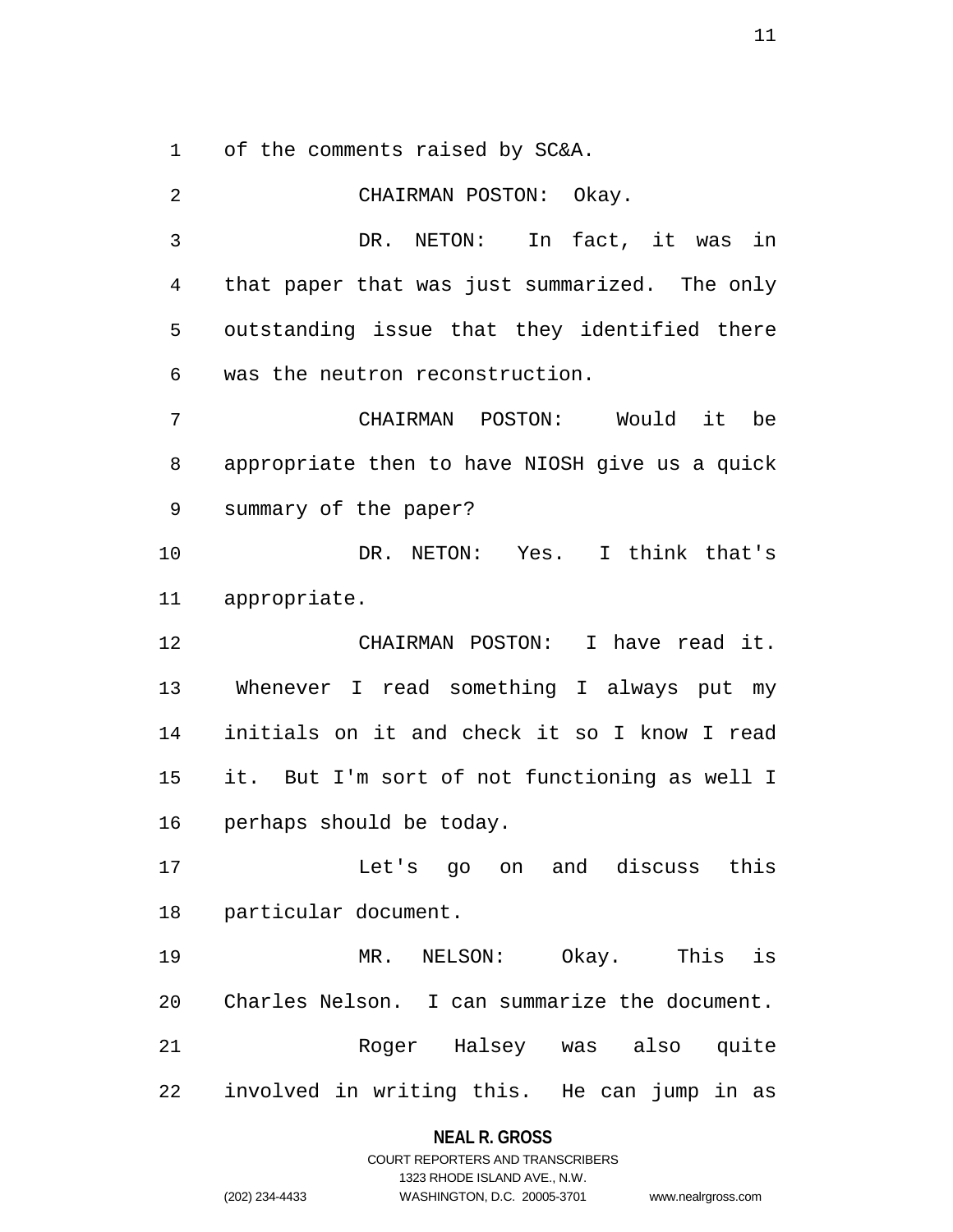1 necessary.

2 Would you like me to give you a 3 detailed review or a cursory review? 4 CHAIRMAN POSTON: I mean, I've 5 certainly read it and I understood it. I'm an 6 old neutron dosimetrist myself. 7 Why don't you give us a summary? 8 And if Bill or Phil have questions, we'll go 9 to those first. 10 MR. NELSON: Okay. That's not a 11 problem. 12 Some of the areas SC&A was 13 concerned was the number of personnel 14 monitored, were they working in containment, 15 and what types of surveys do you have for the 16 neutron. 17 That's kind of what the approach 18 of the White Paper was, let's gather all the 19 neutron information we have, let's lay it out 20 and show everybody what exists, and based on 21 that do we have a good collection of evidence 22 to say that neutrons were minimal or really

#### **NEAL R. GROSS**

COURT REPORTERS AND TRANSCRIBERS 1323 RHODE ISLAND AVE., N.W. (202) 234-4433 WASHINGTON, D.C. 20005-3701 www.nealrgross.com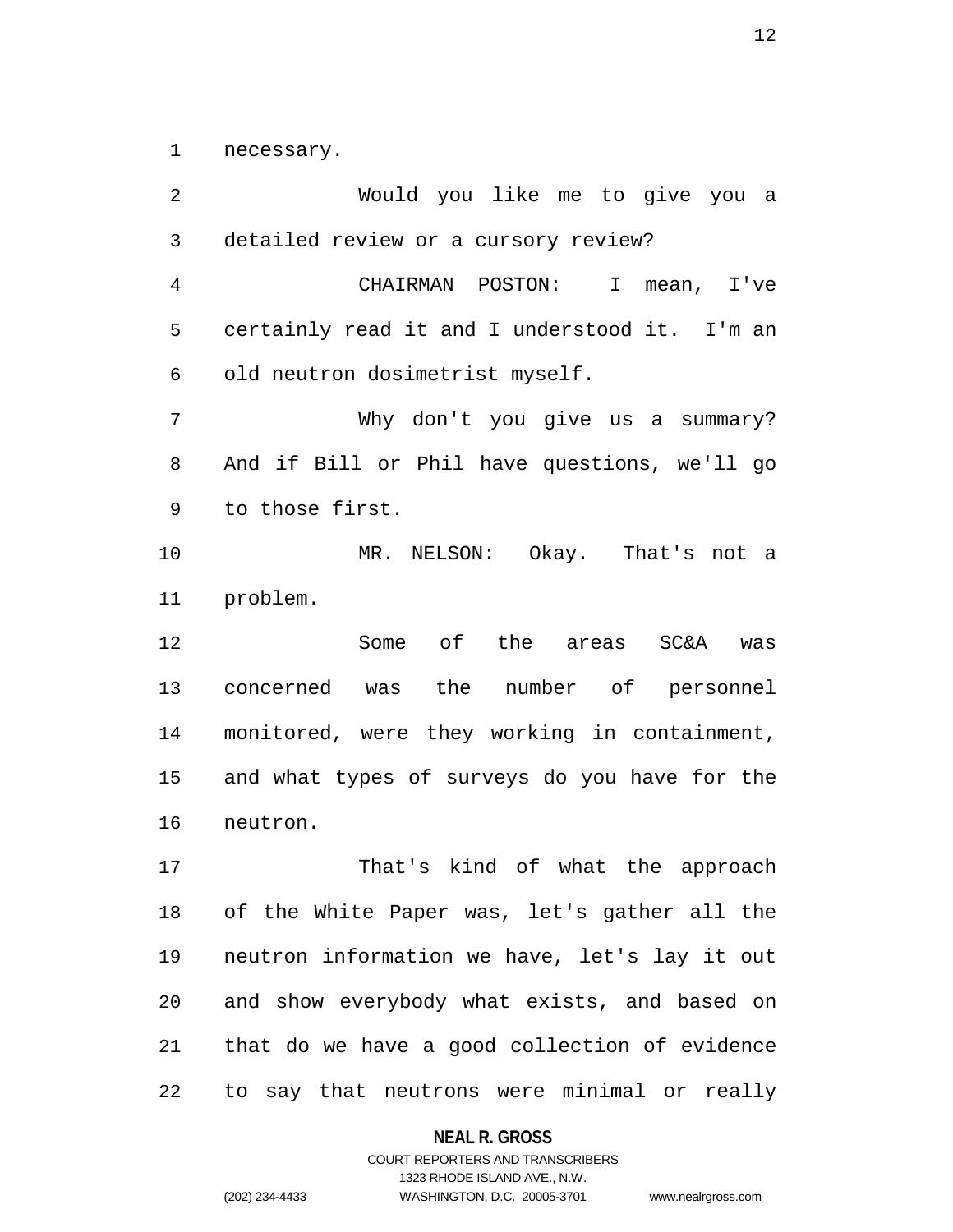1 not an issue, which actually was our 2 conclusion.

3 As far as monitoring workers, what 4 we relied pretty heavily upon was interviews 5 with an HP technician, health physicists, and 6 workers. Without exception the result of 7 those interviews was that everybody wore 8 badges all the time.

9 The HP tech said that the folks in 10 the Auxiliary Building wore them and they were 11 exchanged monthly and quarterly. And he never 12 recalled anyone ever forgetting to wear their 13 badge. He said they used RWPs and a checklist 14 prior to going into the area. So they were 15 controlled, the workers going in there.

16 Also, we have the results of -- it 17 was actually in one of the case files. It was 18 an Atomics International employee. In looking 19 at his records, there was a summary of 31 20 Atomics International workers that worked in 21 there between the first two and a half years, 22 and it had their results. It showed that

**NEAL R. GROSS**

## COURT REPORTERS AND TRANSCRIBERS 1323 RHODE ISLAND AVE., N.W. (202) 234-4433 WASHINGTON, D.C. 20005-3701 www.nealrgross.com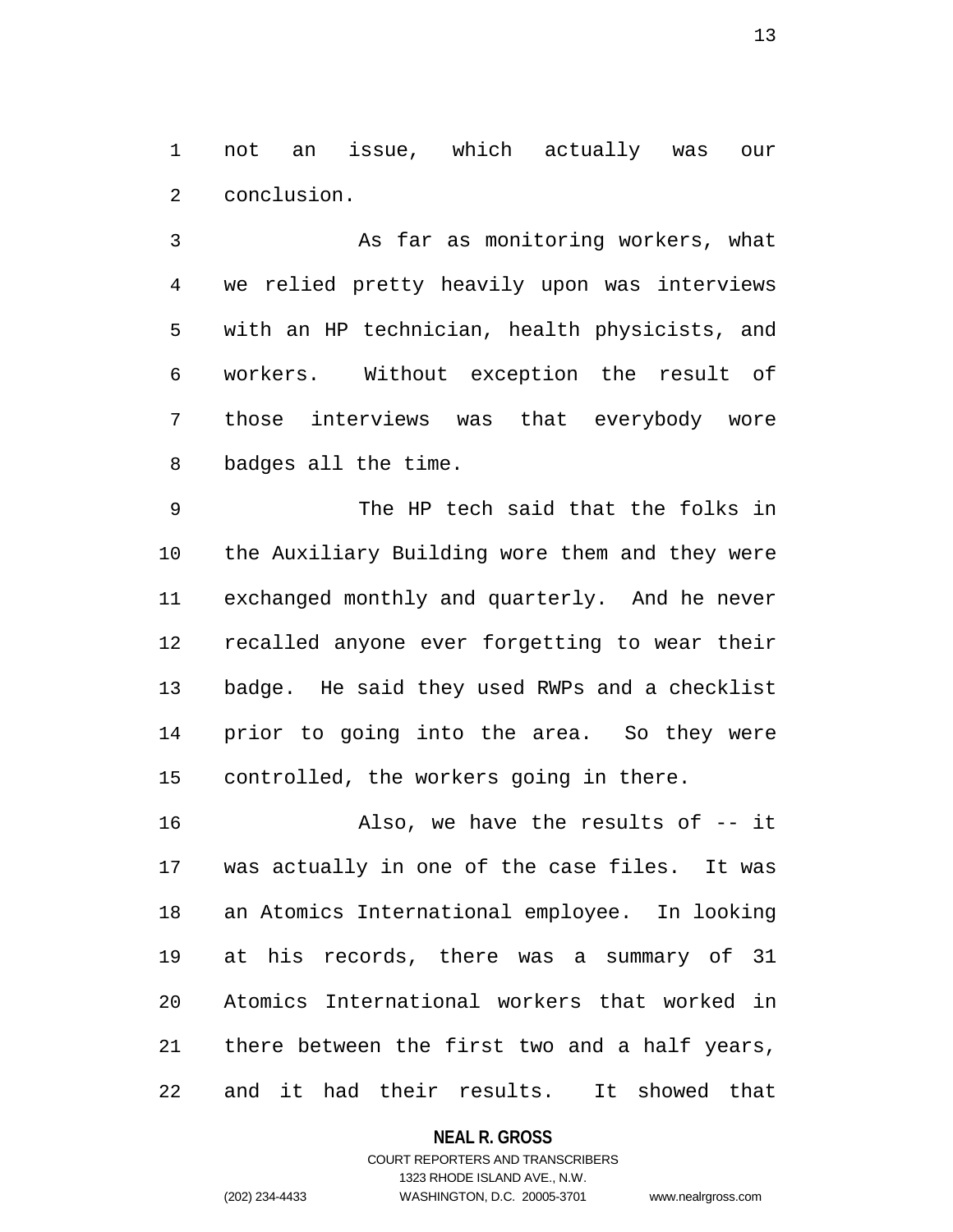1 those folks were monitored.

2 Also the HP tech said not only 3 were Piqua workers monitored; Atomics 4 International people were monitored as well as 5 the AEC representative. He also went on to 6 say that they used NTA-type film. 7 As we've mentioned before in 8 previous Working Groups, we don't have the 9 actual results of the dosimetry. Those were 10 at Landauer and we have not been successful in 11 recovering those. But we do have AEC summary 12 reports for every year. 13 We corroborated -- lifted that 14 data and balanced it against one of the 15 reports that we have. Everything matches as 16 far as the doses that the workers received, 17 less than one rem annually for all the years 18 except for 1966. 19 Okay. That covers the monitoring 20 of workers. That was the first part of that. 21 The next theme, access to

22 containment. I looked at some of the

**NEAL R. GROSS** COURT REPORTERS AND TRANSCRIBERS

1323 RHODE ISLAND AVE., N.W. (202) 234-4433 WASHINGTON, D.C. 20005-3701 www.nealrgross.com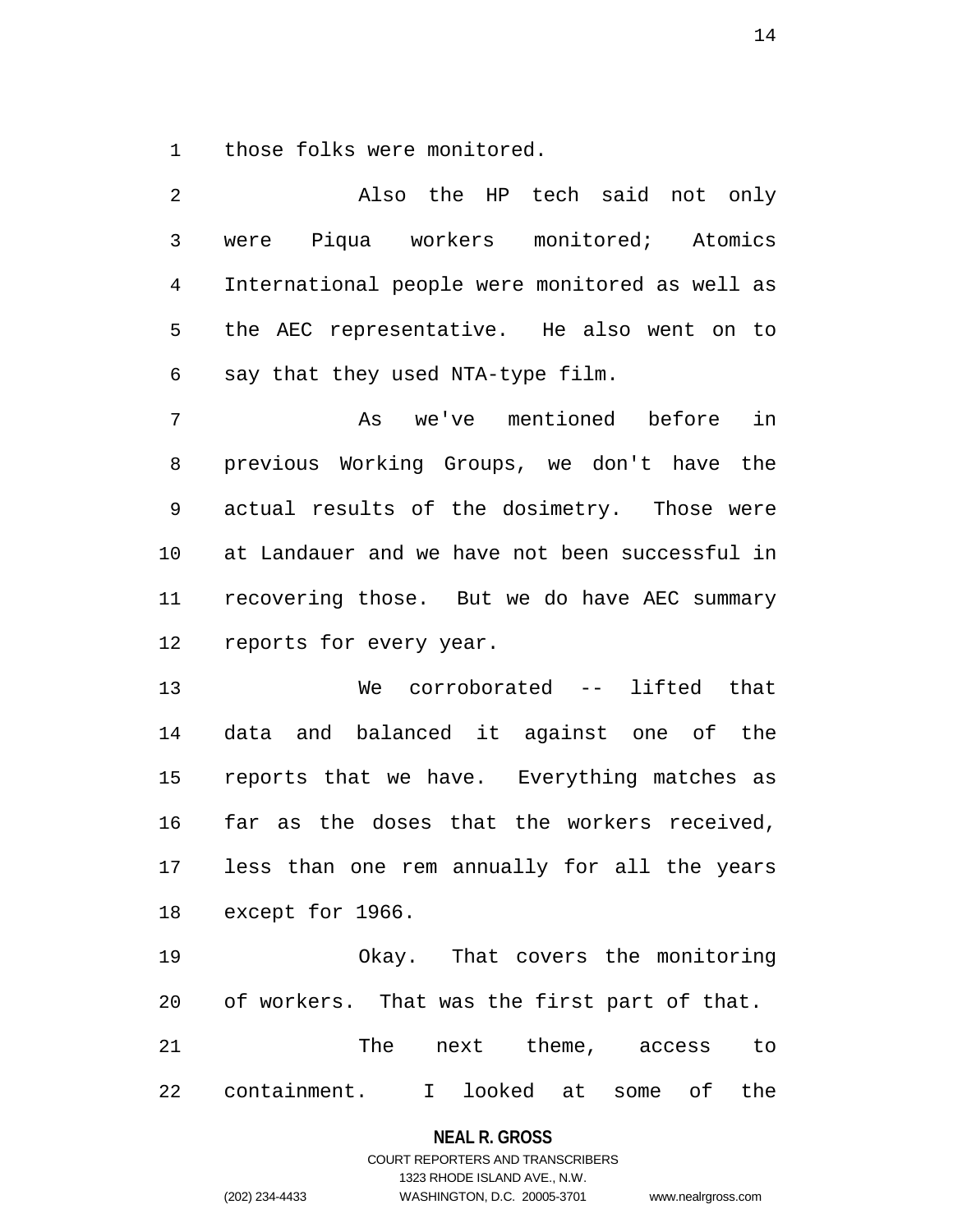1 transcripts from the first meeting and there 2 seemed to be maybe a little confusion about 3 where the containment was and all that type of 4 information. I'll kind of go over that. 5 Does everybody have in front of 6 them the Technical Basis, the White Paper for 7 the neutrons? 8 CHAIRMAN POSTON: I do. 9 MR. NELSON: It's kind of helpful 10 in looking at some of the pictures. 11 11 If you look at page 4, Figure 1, 12 that's a nice view of the reactor containment 13 dome. That would be to the right. 14 Then you'll see to the left of 15 that but in the center, that's the Auxiliary 16 Building. You see the mounded up dirt all the 17 way around. 18 Then to the left is the spec. 19 The reactor and the Auxiliary 20 Building together formed a single structure. 21 The Auxiliary Building had administrative 22 folks and below it had a filtration and

#### **NEAL R. GROSS**

COURT REPORTERS AND TRANSCRIBERS 1323 RHODE ISLAND AVE., N.W. (202) 234-4433 WASHINGTON, D.C. 20005-3701 www.nealrgross.com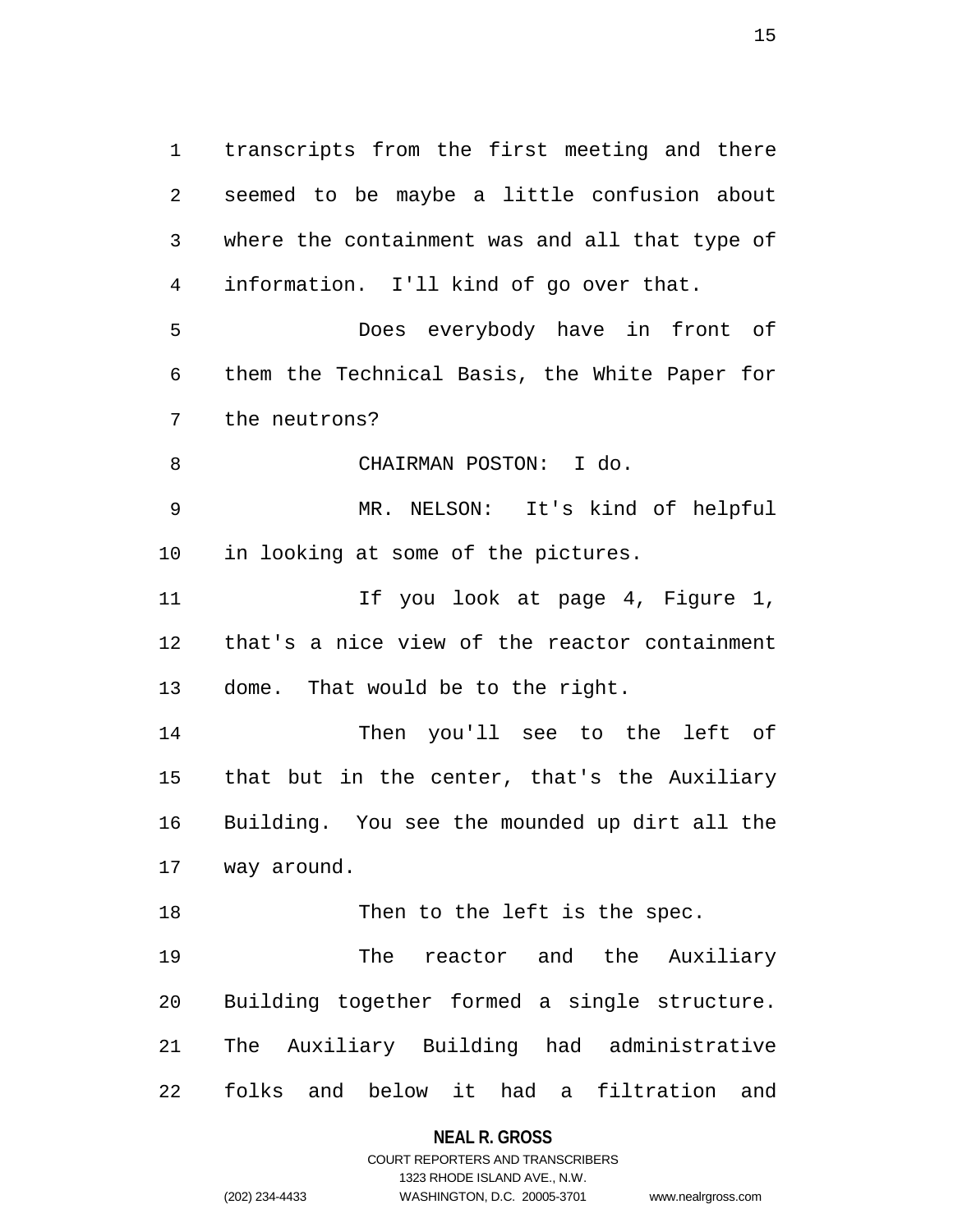1 exhaust system.

2 There was access between the 3 Auxiliary Building and the main containment. 4 That's considered the 100-foot level. That 5 was an airlock to get into that containment. 6 Then if you look at the next page, 7 Figure 2, that kind of gives you a good 8 cutaway drawing to show you the people in 9 there at the 100-foot level. That's above the 10 reactor floor. 11 The reactor is actually below all 12 of that and entombed in concrete, contained 13 within the lower section. 14 Then looking at one of the 15 documents we've referenced called Piqua 16 Nuclear Power Facility Operating Limits and 17 Controls was a 1965 Atomics International 18 document. 19 It stated no person shall enter 20 the reactor containment shelf during periods 21 when -- without first obtaining permission 22 from the shift leader. And the work would be

#### **NEAL R. GROSS**

COURT REPORTERS AND TRANSCRIBERS 1323 RHODE ISLAND AVE., N.W. (202) 234-4433 WASHINGTON, D.C. 20005-3701 www.nealrgross.com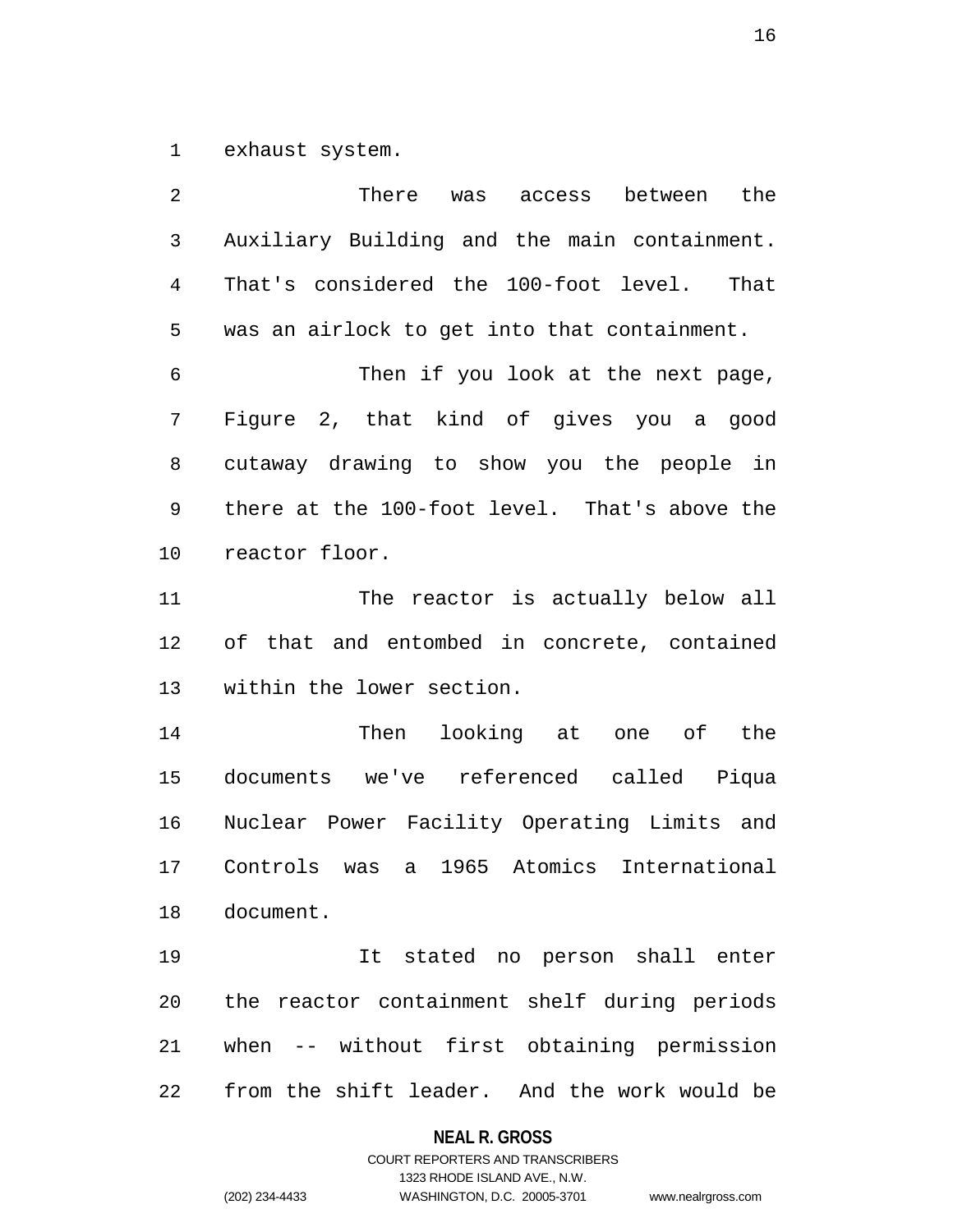1 controlled using a special work permit.

2 It also said in that document that 3 they found that radiation throughout the plant 4 was sufficiently low to prevent normal 5 operation and maintenance activities without 6 imposing time limits.

7 So people were actually in that 8 part of the containment periodically after 9 they verified all the exposure rates in those 10 areas. I think before there was some question 11 of whether people were in containment.

12 Now to talk a little about the 13 shielding, which becomes very important. If 14 you look at page 6, Figure 3, it has a nice 15 cross-section of the reactor as well as the 16 shielding that's involved.

17 Looking at that you'll notice that 18 there's a big what's called a bioshield on 19 each side of the reactor. It's 8 feet and, I 20 think, 4 inches -- 6. It's ordinary concrete. 21 Then within the reactor vessel 22 there's some other shielding, the thermal

## **NEAL R. GROSS**

COURT REPORTERS AND TRANSCRIBERS 1323 RHODE ISLAND AVE., N.W. (202) 234-4433 WASHINGTON, D.C. 20005-3701 www.nealrgross.com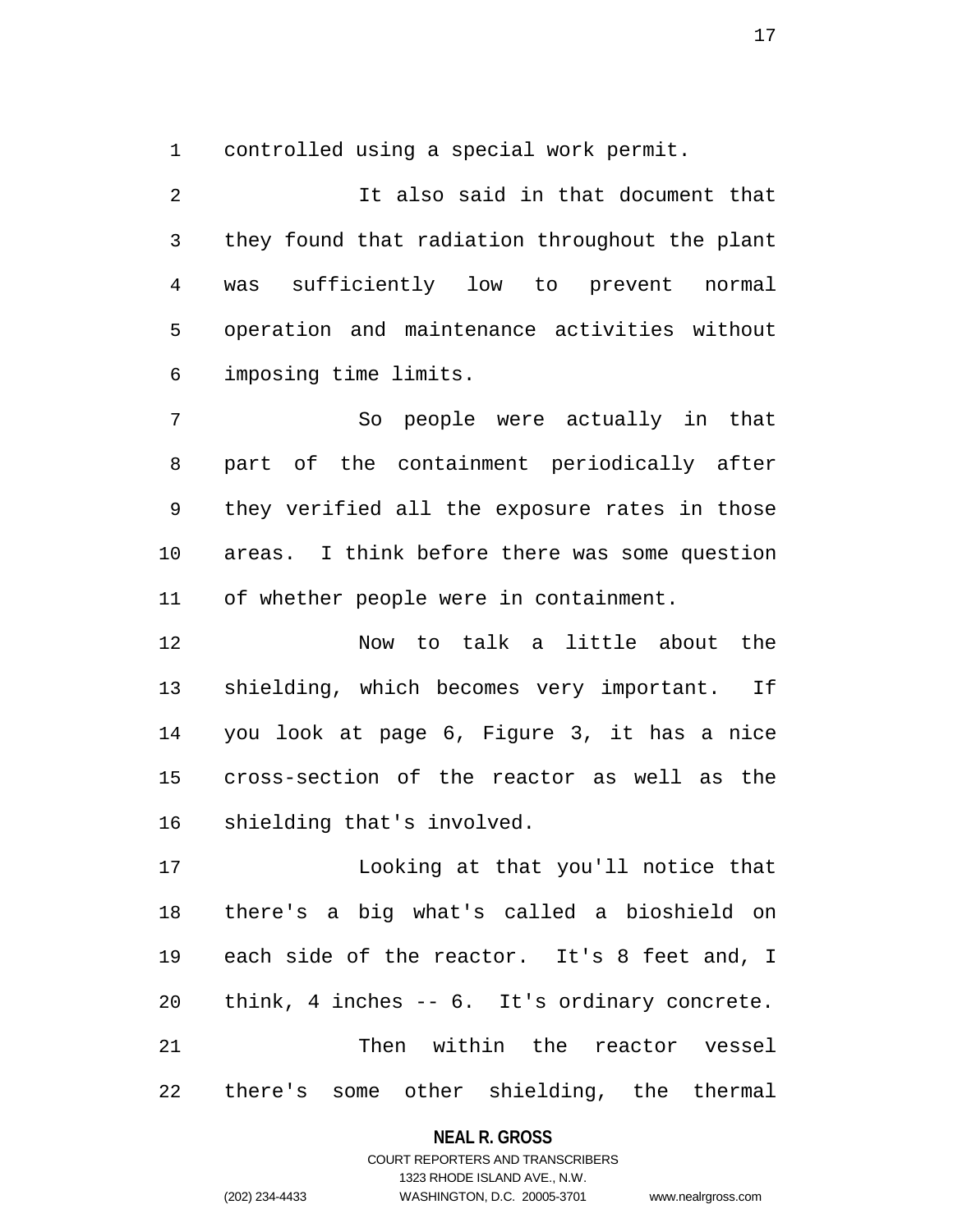1 shield and that type.

2 Above the reactor -- 3 MR. KATZ: I'm sorry, Chuck. I'm 4 sorry to interrupt. 5 Would everybody who is not 6 speaking please mute your phone? We're having 7 a lot of feedback or background noise. If you 8 don't have a mute button, hit \*6. That will 9 mute your phone and \*6 again will unmute your 10 phone. 11 Thank you. 12 MR. NELSON: Okay. As far as the 13 reactor goes, if you're going upward from the 14 reactor there is a reactor vessel head at 8 15 and a half inches of steel. That's a grid 16 lay-in, I guess, that would be below that at 8 17 inches. Above that there's 17 and a half feet 18 of organic coolant. 19 So if you look here and look at 20 all the shielding that's involved, there's 21 quite a bit of shielding to keep those 22 neutrons within the reactor core.

### **NEAL R. GROSS**

# COURT REPORTERS AND TRANSCRIBERS 1323 RHODE ISLAND AVE., N.W. (202) 234-4433 WASHINGTON, D.C. 20005-3701 www.nealrgross.com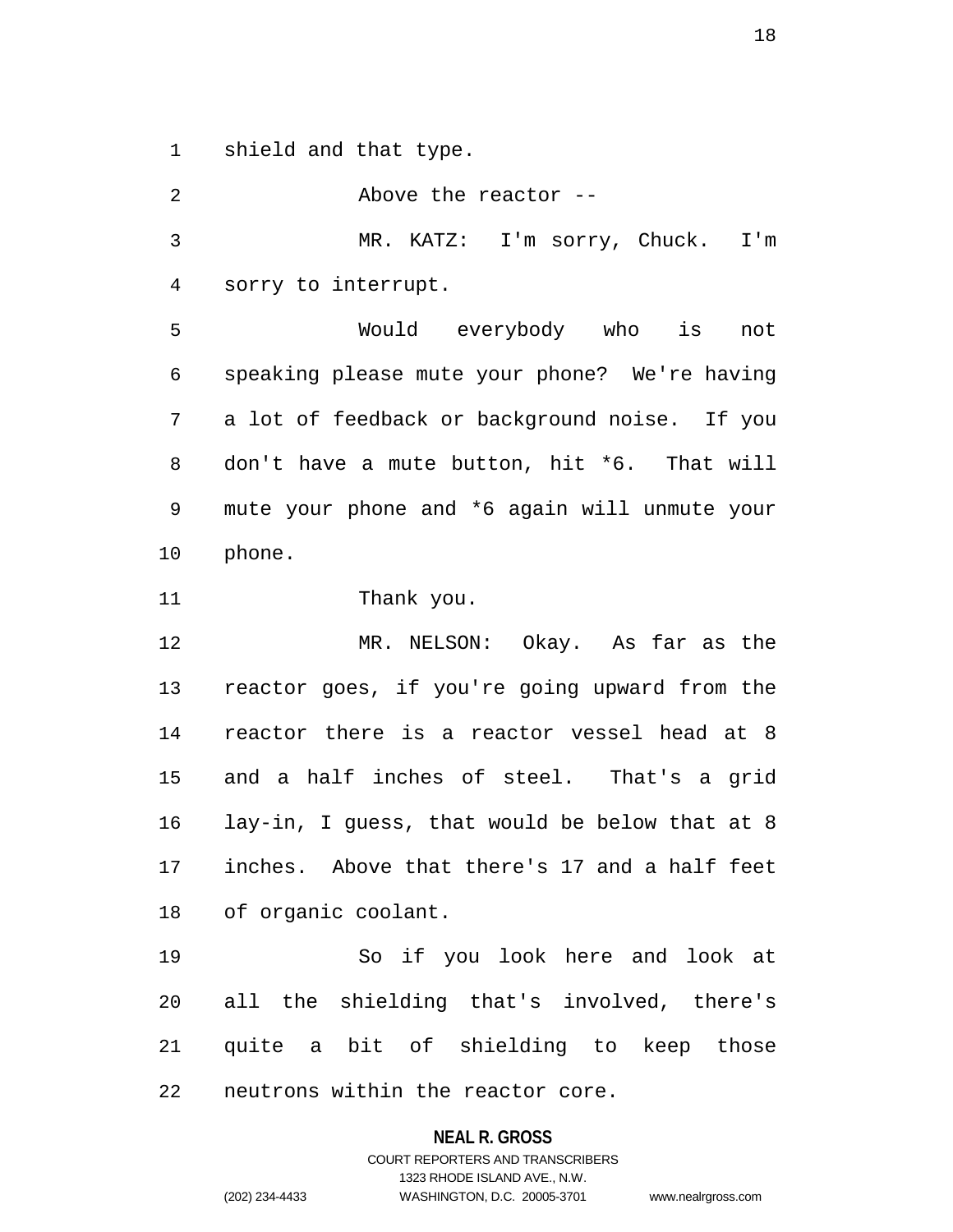1 So neutrons aren't an issue unless 2 the reactor is running. Then we have to look 3 at where the exposure points are.

4 Rather than me going through the 5 entire write-up here, the bottom line is they 6 did many surveys outside of the shielding of 7 the reactor. They did them at various levels 8 as they ramped up power, post-critical 9 operational tests.

10 We have several statements in the 11 Technical Basis White Paper that support that 12 no neutrons were located except for one 13 location. There are actually some coolant 14 lines that come out the bioshield.

15 This was found in the interviews 16 with the HP tech. We also found it in 17 progress reports. Everybody talks about the 18 one place where there were some neutrons. 19 They were recorded at less than 0.5 millirem 20 per hour. That was also stated by the HP 21 tech.

22 In fact, he said that that's the

**NEAL R. GROSS**

COURT REPORTERS AND TRANSCRIBERS 1323 RHODE ISLAND AVE., N.W. (202) 234-4433 WASHINGTON, D.C. 20005-3701 www.nealrgross.com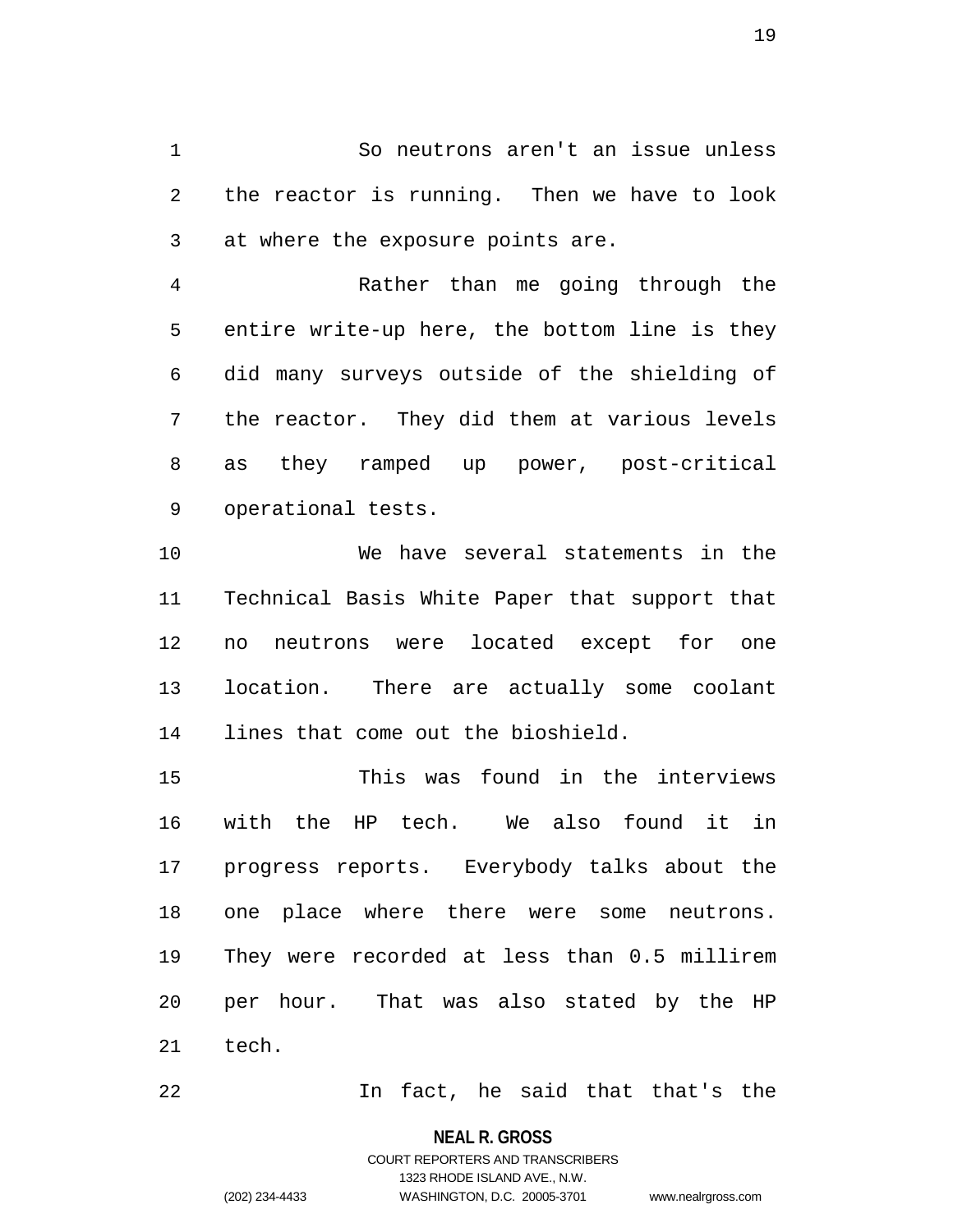1 only location they ever found any neutron 2 unless they were doing a source check. He 3 said they have never had anybody assigned any 4 neutron dose and it was never found on their 5 film badge.

6 Those locations, like I've 7 mentioned, were in these pump rooms where 8 these coolant lines came out of this big 9 bioshield. There was associated gamma dose 10 rates with them.

11 If you look on page 8, which is 12 Table 1-2, that was taken right out of one of 13 the reports. What we're looking at is Item 11 14 and 12.

15 What it has is, for instance, Item 16 11 says 13.5. That's millirem per hour. 17 That's the photon exposure rate -- gamma 18 exposure rate with an associated less than 0.5 19 millirem per hour neutron. Right below that 20 it's 11 millirem per hour gamma and less than 21 0.5 millirem neutron.

22 Basically, we looked at those. We

**NEAL R. GROSS** COURT REPORTERS AND TRANSCRIBERS 1323 RHODE ISLAND AVE., N.W. (202) 234-4433 WASHINGTON, D.C. 20005-3701 www.nealrgross.com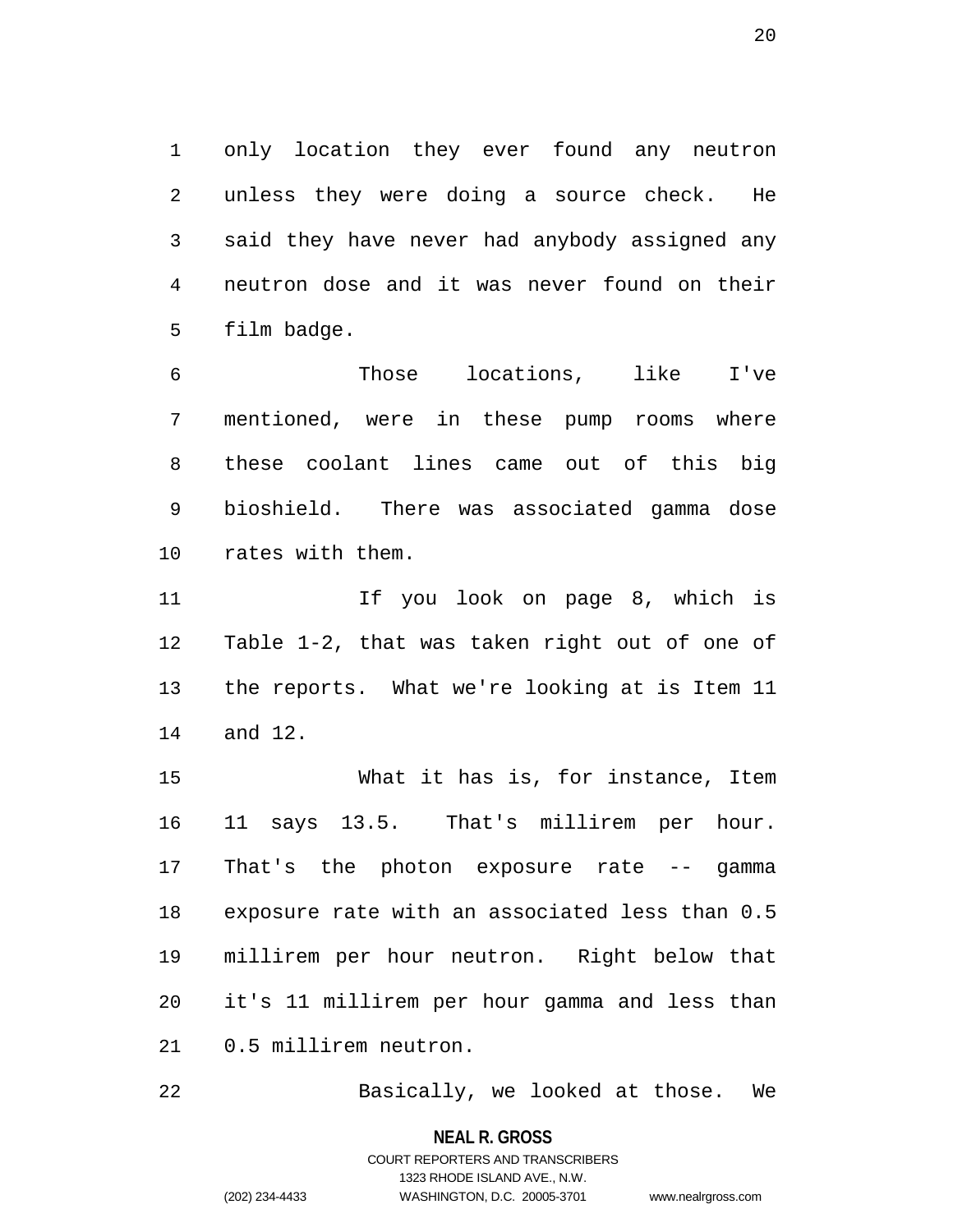1 wanted to use those since that's really the 2 only information we have other than all these 3 other things that say, "No, we didn't find any 4 neutrons." This is the only good survey that 5 we have that shows anything about neutrons at 6 any level.

7 You can look at Items 1 and 3, 8 where it says no neutrons. This is the only, 9 I guess I'd say quantified number. But it 10 still shows less than 0.5 millirem per hour.

11 Looking at those numbers, that 12 results in about 3.8 percent or 4.5 percent 13 neutrons relative to gamma. We're assigning 14 10 percent or a one to ten ratio in the 15 Evaluation Report.

16 The technician used what he called 17 a Long John, which is a long counter. That's 18 a pretty good instrument for measuring 19 neutrons.

20 That's kind of a quick summary of 21 it. I can go into more detail if you want. 22 But hopefully that gives everybody an idea of

### **NEAL R. GROSS**

## COURT REPORTERS AND TRANSCRIBERS 1323 RHODE ISLAND AVE., N.W. (202) 234-4433 WASHINGTON, D.C. 20005-3701 www.nealrgross.com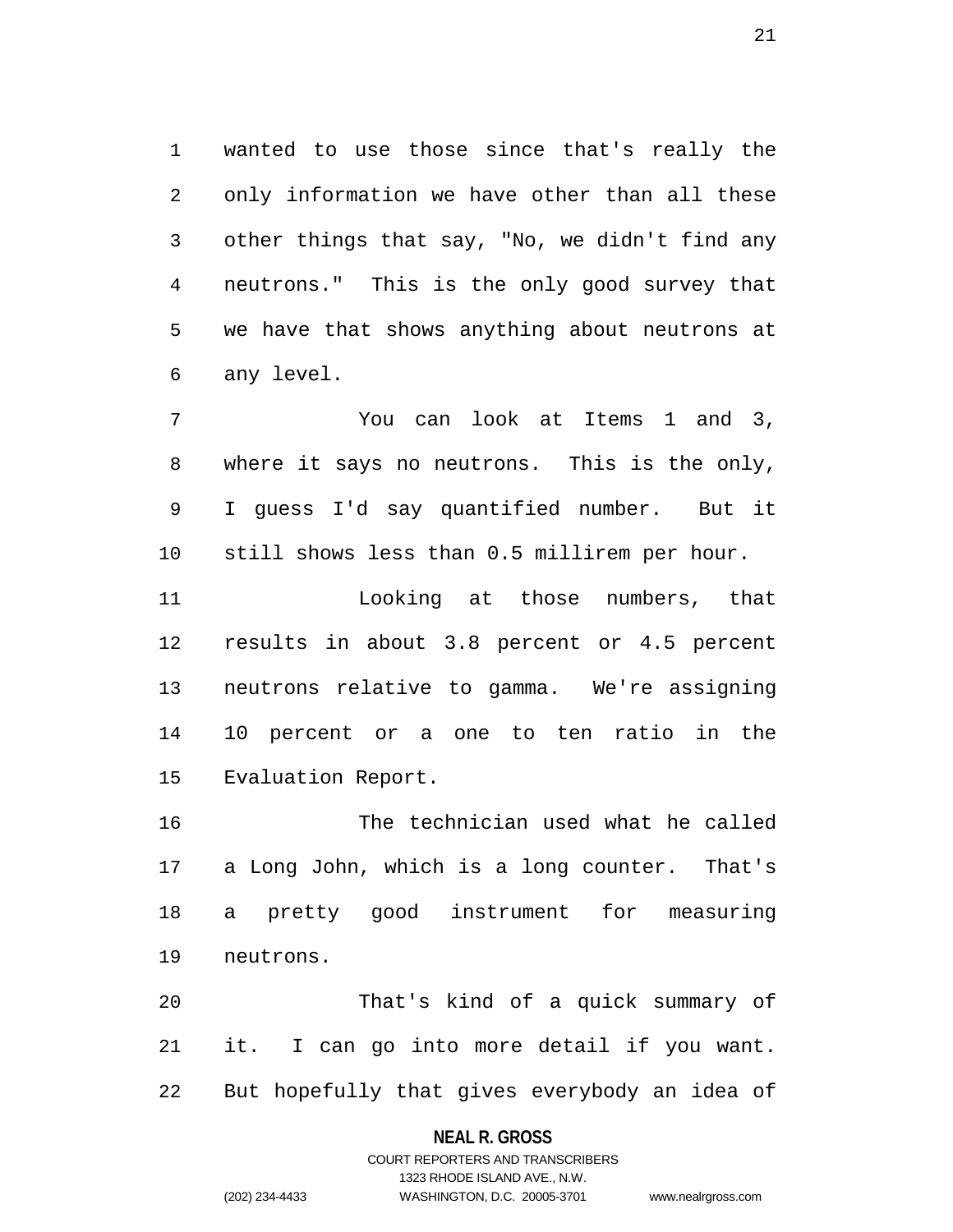1 what the White Paper was about and where we're 2 coming from.

3 CHAIRMAN POSTON: Any questions, 4 Bill, Phil?

5 MEMBER FIELD: Jim, this is Bill. 6 I just had a question about that 7 10 percent. Is that the customary ratio? 8 MR. NELSON: No. We went ahead 9 and did it as claimant-favorable number 10 because the highest -- we would have about -- 11 4.5 percent was the highest that we found. We 12 believe it to be way less than that but that 13 was just the claimant-favorable number that we 14 found.

15 CHAIRMAN POSTON: Bill, I know 16 that you're always being admonished for using 17 surrogate data. But in my reactor experience, 18 the answer to your question is that is 19 typical. That's a reasonable assumption that 20 your data shows less but -- moderated 21 reactors -

22 Hello?

# **NEAL R. GROSS** COURT REPORTERS AND TRANSCRIBERS 1323 RHODE ISLAND AVE., N.W. (202) 234-4433 WASHINGTON, D.C. 20005-3701 www.nealrgross.com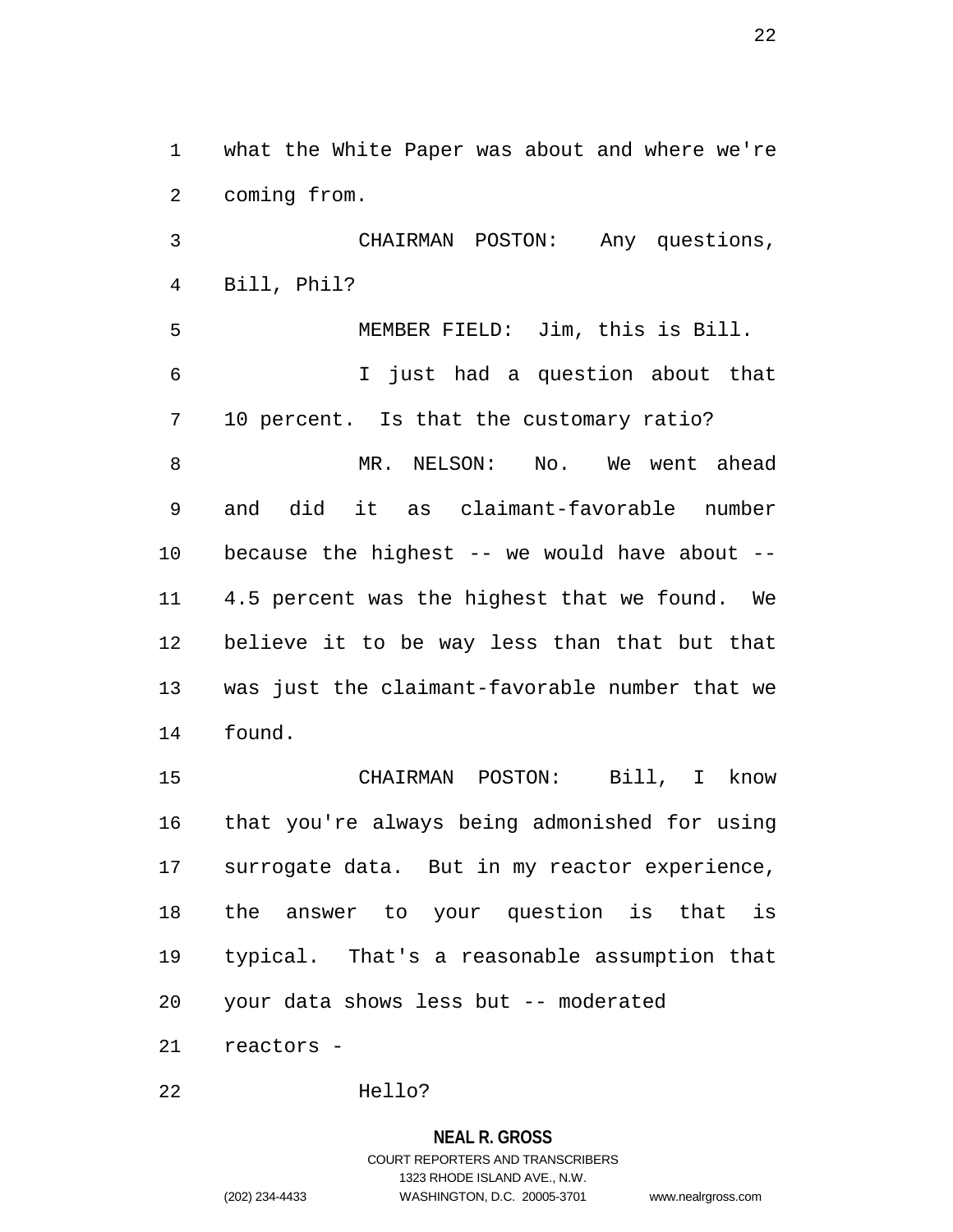1 MEMBER SCHOFIELD: Hello? 2 MEMBER FIELD: Hello? 3 CHAIRMAN POSTON: Bill, are you 4 there? 5 MEMBER FIELD: Yes, I'm here. 6 MEMBER SCHOFIELD: Yes, I'm here. 7 CHAIRMAN POSTON: Do you have any 8 questions, Phil? 9 MEMBER SCHOFIELD: No, I don't. 10 The White Paper seemed to answer most of the 11 questions I had. 12 CHAIRMAN POSTON: Okay. John, do 13 you or anybody in SC&A have comments? 14 DR. MAURO: Yes. Aris did have a 15 chance to look at it. 16 Aris, I think you actually put 17 something out on this too. 18 MR. PAPADOPOULOS: Yes. We have 19 prepared the response, the basic conclusion of 20 which -- I don't know at what stage it is 21 right now in terms of being official or not. 22 But anyway, it was out of my hands going to

> **NEAL R. GROSS** COURT REPORTERS AND TRANSCRIBERS

1323 RHODE ISLAND AVE., N.W. (202) 234-4433 WASHINGTON, D.C. 20005-3701 www.nealrgross.com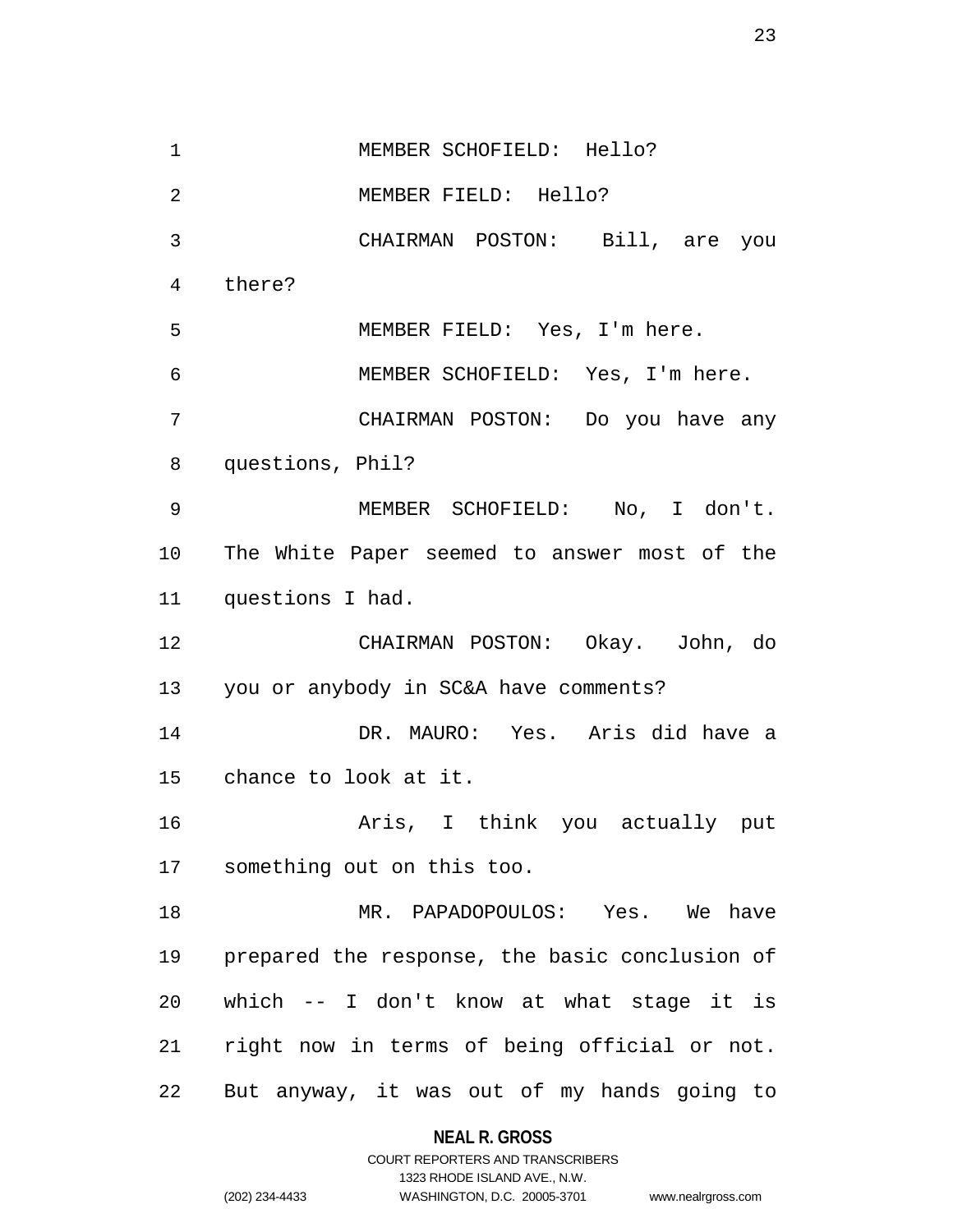1 John and the rest of the processing.

2 Based on my cursory review of the 3 paper, we have concluded that the position is 4 technically defensible. And the paper's 5 extensive close look at the data shows that 6 there are no more concerns or uncertainty 7 issues related with neutron exposures. 8 We believe that the methodology 9 described in the Evaluation Report is bounding 10 and is claimant-favorable. 11 CHAIRMAN POSTON: Thank you very 12 much, Aris. 13 MR. PAPADOPOULOS: Sure. 14 CHAIRMAN POSTON: Again, just to 15 get it on the record but also to refresh my 16 memory, the recommendation of NIOSH was that 17 you believed that you could reconstruct doses 18 for these workers. That's correct? 19 MR. NELSON: That's correct. This 20 is the operational period. 21 MR. PAPADOPOULOS: During the 22 operational --

### **NEAL R. GROSS**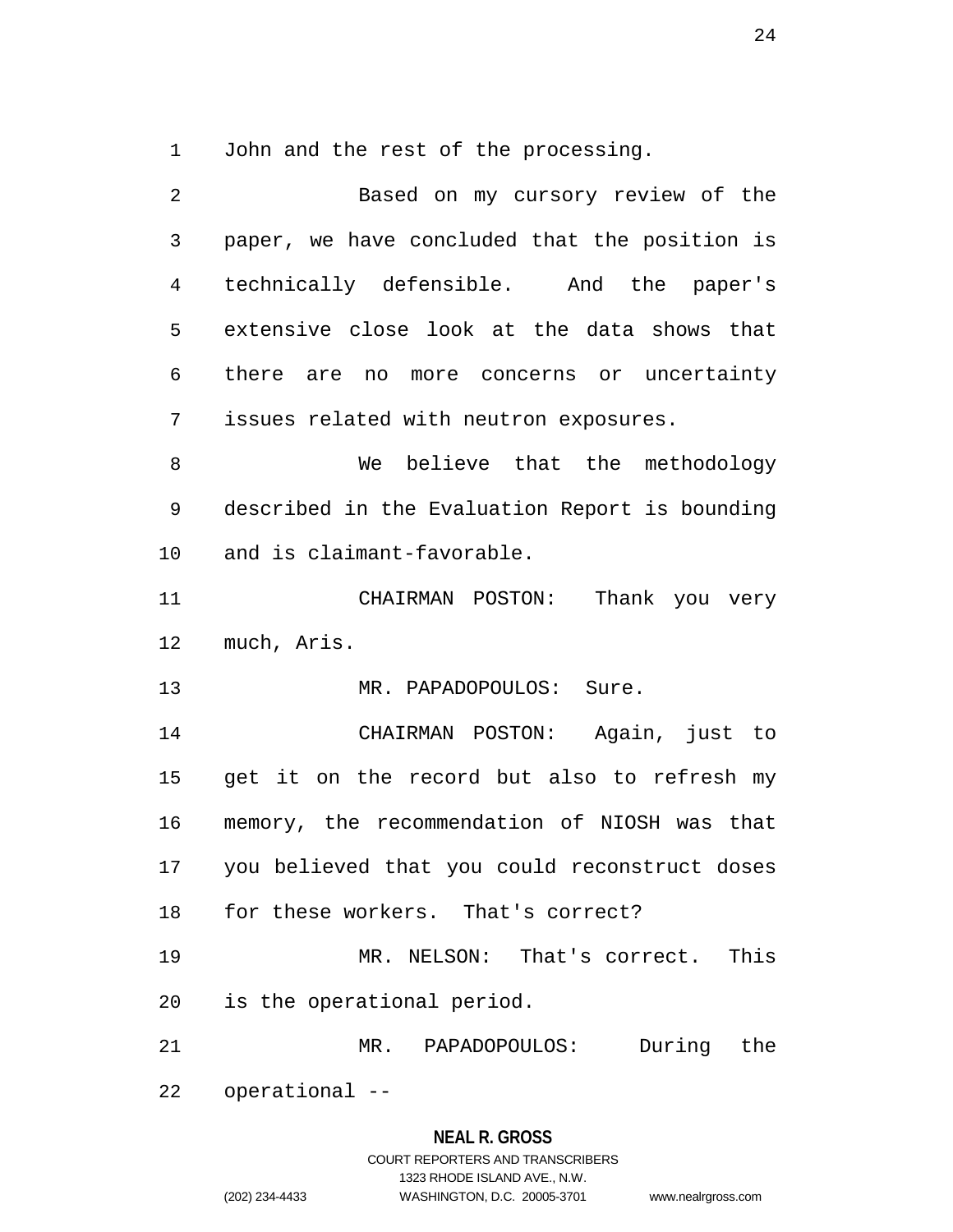1 CHAIRMAN POSTON: During the 2 operational period? 3 MR. NELSON: Yes. This is Charles 4 Nelson. That's January 1963 through May 1, 5 1966. 6 DR. NETON: There is already -- 7 this is Jim Neton - a Class in the D&D phase. 8 CHAIRMAN POSTON: It's January 9 1963 through what, again? 10 MR. NELSON: May 1, 1966. 11 CHAIRMAN POSTON: Okay. 12 MR. NELSON: The proposed Class 13 goes from May 2, 1966 through February 28, 14 1969. 15 CHAIRMAN POSTON: Okay. So that's 16 already been added? 17 MR. NELSON: That's already been 18 added. 19 DR. NETON: That's correct. 20 That's an added plus. 21 CHAIRMAN POSTON: But we don't 22 have to consider that in this?

# **NEAL R. GROSS** COURT REPORTERS AND TRANSCRIBERS 1323 RHODE ISLAND AVE., N.W. (202) 234-4433 WASHINGTON, D.C. 20005-3701 www.nealrgross.com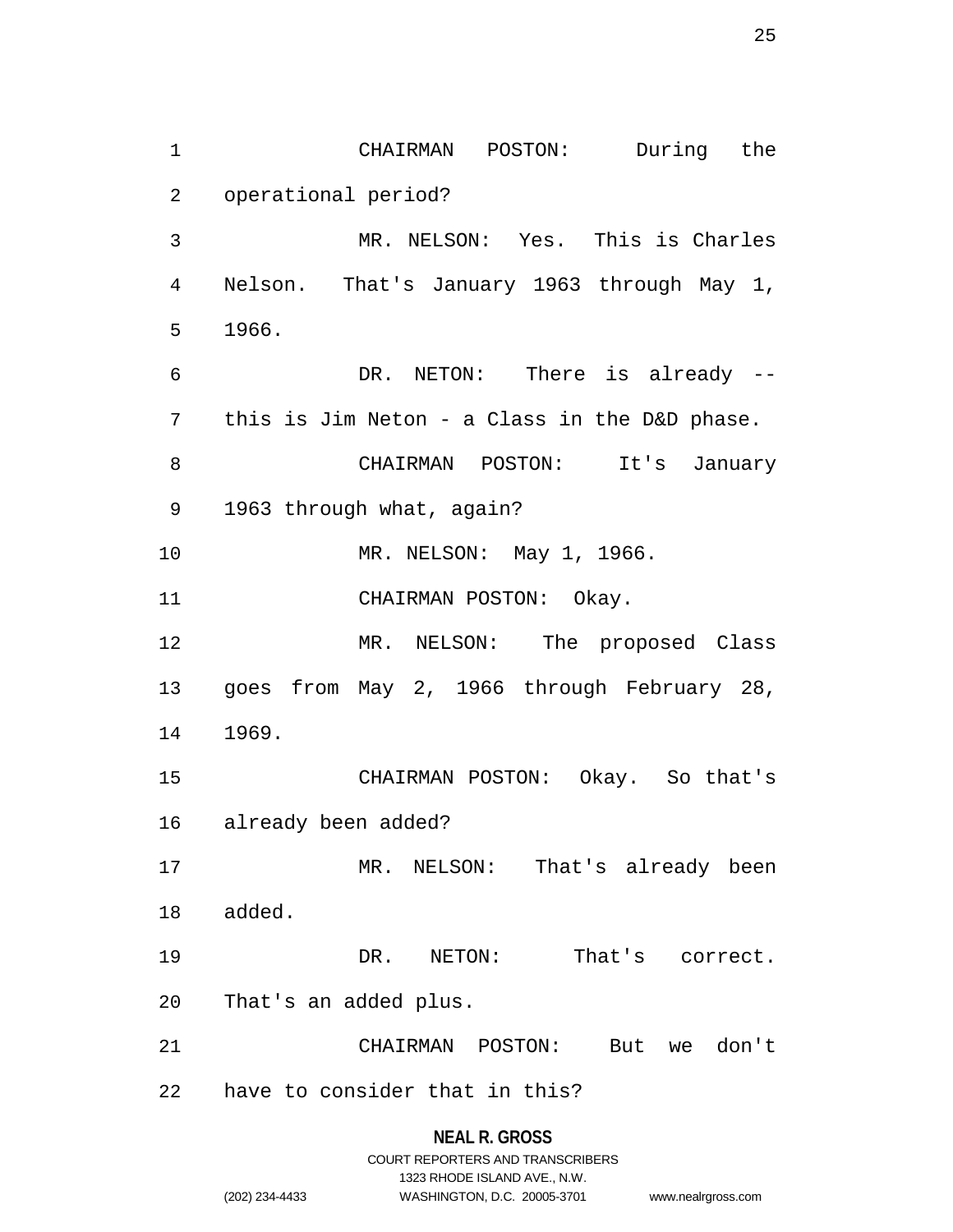1 MR. NELSON: No. 2 CHAIRMAN POSTON: All right. 3 Bill, I'll try to enunciate. Bill, do you 4 have any additional questions? 5 MEMBER FIELD: Yes. I just have a 6 couple maybe Jim could answer. 7 During this operational period 8 there were no reports of accidents or the 9 reactor operating above full power? 10 MR. NELSON: This is Charles 11 Nelson. No. I didn't see anything. I saw 12 that they went up to 100 percent of power but 13 no accidents or any exceedance of 100 percent. 14 I didn't see anything relative to that. 15 I mean, we asked in the interviews 16 about accidents and there were two issues 17 brought up, and we found them in reports. We

18 talked about them actually during the initial 19 presentation to the Board.

20 MEMBER FIELD: Right.

21 MR. NELSON: But that was, they 22 had a spill and this material went to near-

# **NEAL R. GROSS** COURT REPORTERS AND TRANSCRIBERS 1323 RHODE ISLAND AVE., N.W. (202) 234-4433 WASHINGTON, D.C. 20005-3701 www.nealrgross.com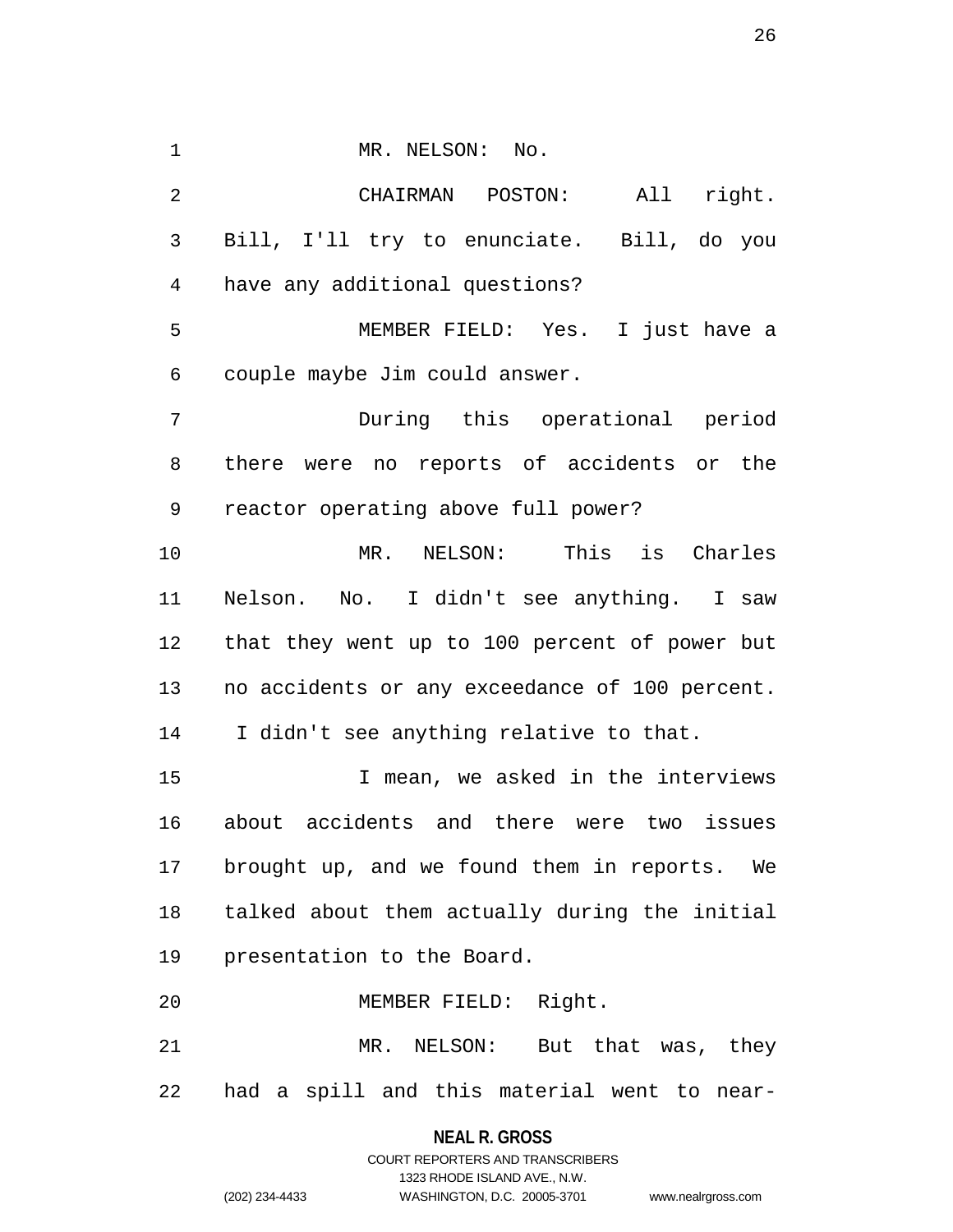1 room temperature. As soon as it gets below 2 300 degrees it solidifies into a wax. They 3 said they simply just scraped it up with a 4 flat shovel and it was no big deal, no 5 airborne, no contamination event whatsoever. 6 MEMBER FIELD: Right. But nothing 7 new since then? 8 MR. NELSON: No. 9 MEMBER FIELD: Okay. Thanks. 10 That's all I had. 11 CHAIRMAN POSTON: It seems that 12 it's appropriate that we have some sort of 13 motion. We've certainly discussed the issues. 14 I think it's inappropriate for the 15 Chair to make a motion so I'll turn it over to 16 one of you guys. 17 MEMBER FIELD: Yes. This is Bill. 18 I'm more than happy to make a motion to 19 accept the recommendation. 20 CHAIRMAN POSTON: Is there a 21 second?

22 MEMBER SCHOFIELD: I'll second

**NEAL R. GROSS** COURT REPORTERS AND TRANSCRIBERS 1323 RHODE ISLAND AVE., N.W. (202) 234-4433 WASHINGTON, D.C. 20005-3701 www.nealrgross.com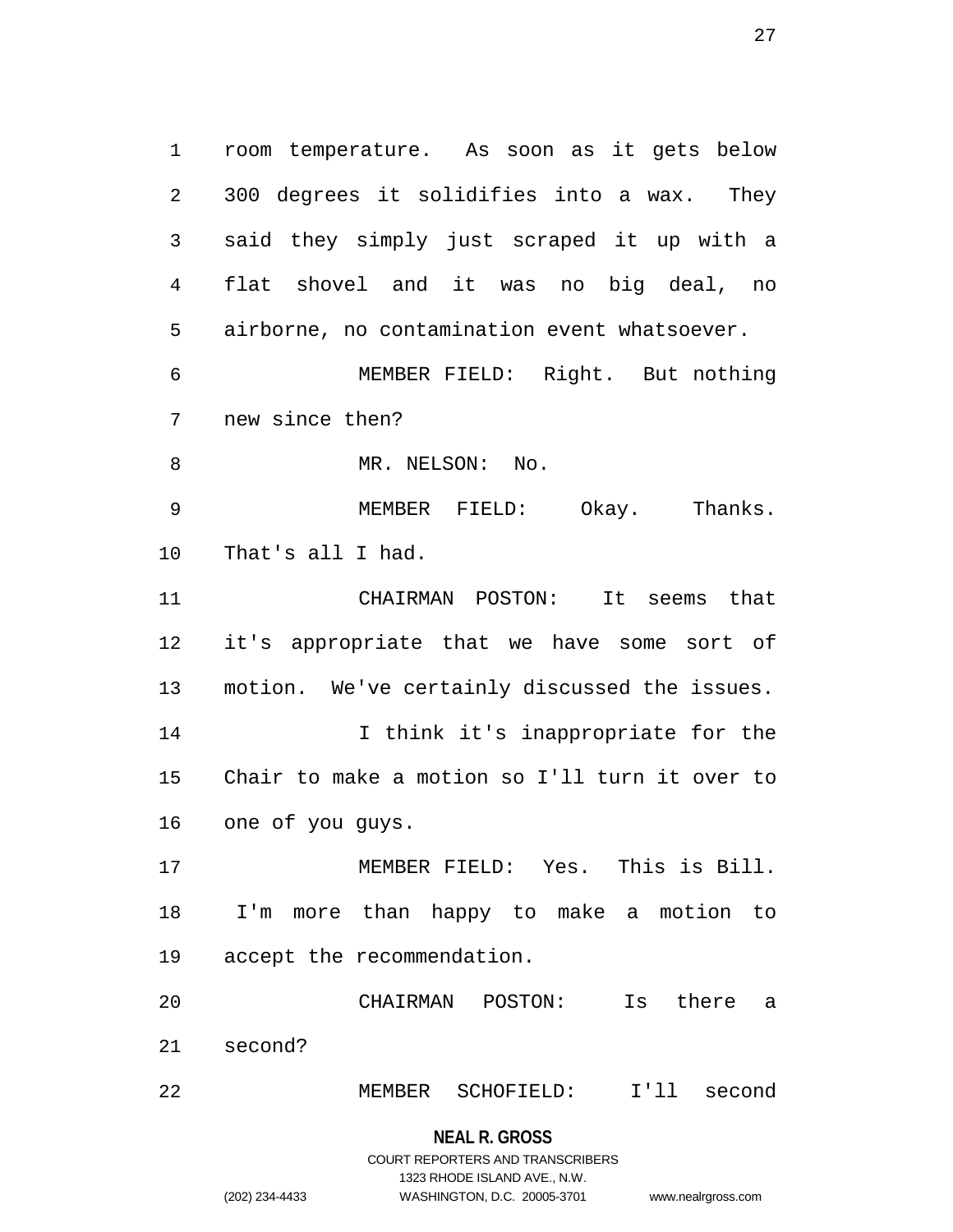1 that motion.

| 2  | CHAIRMAN POSTON: Okay. Is there                |
|----|------------------------------------------------|
| 3  | additional discussion before we vote on this   |
| 4  | motion? Certainly if there's any questions,    |
| 5  | lingering questions or concerns, I want to     |
| 6  | make sure that they're addressed while we have |
| 7  | everybody here.                                |
| 8  | Hearing none, I would ask Ted to               |
| 9  | call for a swift vote.                         |
| 10 | MR. KATZ: Go ahead. There's                    |
| 11 | three of you, so one at a time.                |
| 12 | MEMBER FIELD: This is Bill Field.              |
| 13 | Yes.                                           |
| 14 | This is Phil<br>MEMBER SCHOFIELD:              |
| 15 | Schofield. Yes.                                |
| 16 | CHAIRMAN POSTON: John<br>Poston.               |
| 17 | Yes.                                           |
| 18 | MR. KATZ: And that would be                    |
| 19 | unanimous in favor of awarding the NIOSH       |
| 20 | recommendation that dose reconstruction is     |
| 21 | feasible for this Class.                       |
| 22 | CHAIRMAN POSTON: For January 1963              |

**NEAL R. GROSS**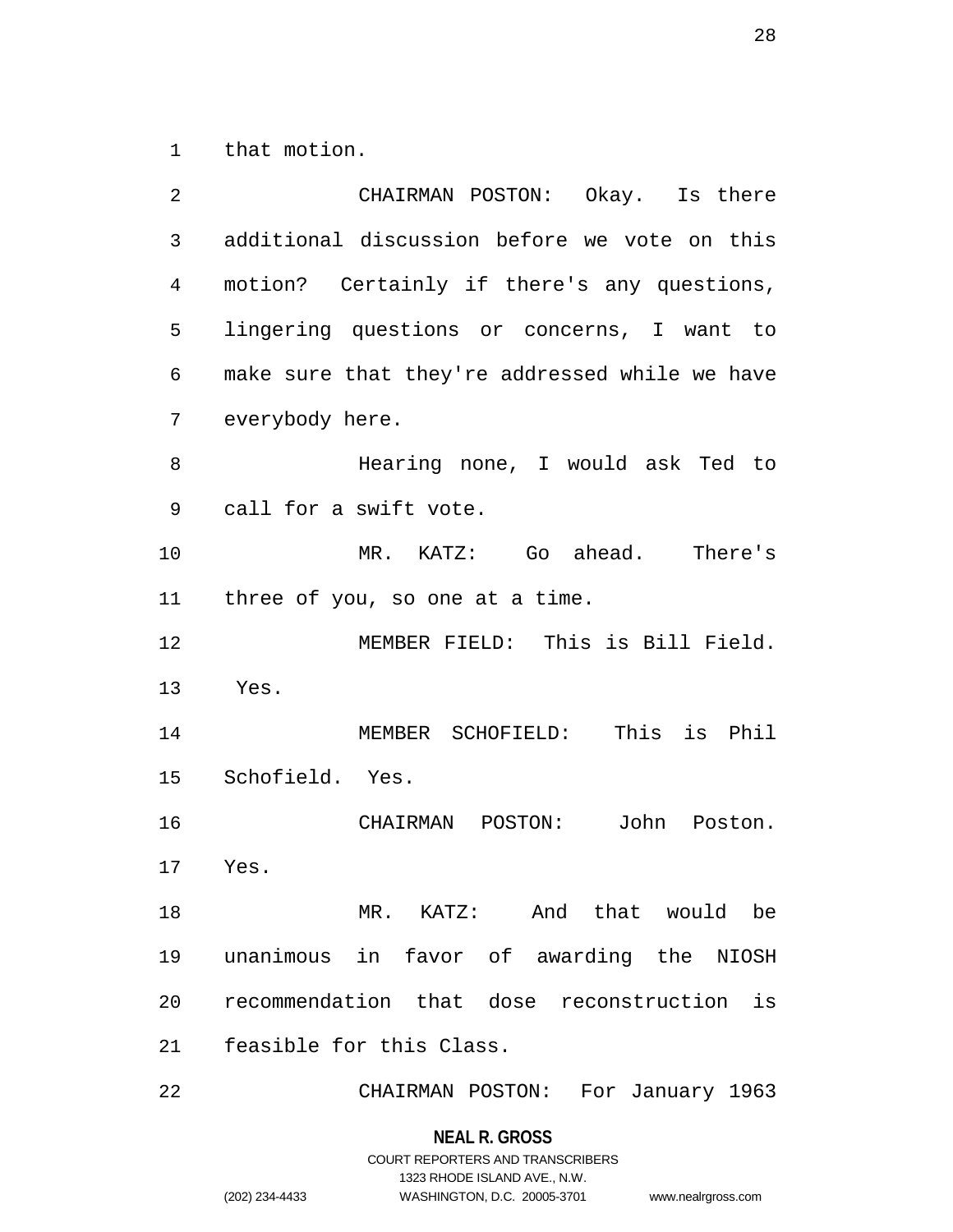1 through May 1966.

2 Ted, I have a procedural question 3 for you. 4 MR. KATZ: Yes? 5 CHAIRMAN POSTON: We have a 6 telephone meeting coming up. Should we report 7 then or should we wait until the next Board 8 meeting which is also coming up? 9 MR. KATZ: Let me settle that with 10 Dr. Melius as to whether he wants that to 11 happen during a teleconference. Generally we 12 like to keep these to the face-to-face Board 13 meetings. I don't know if this is an 14 exception or not. 15 CHAIRMAN POSTON: I didn't think 16 it was an exception but I was just wondering 17 what the procedure is. 18 MR. KATZ: Right. I would plan on 19 making a presentation to the full Board. At 20 this time I would just plan on doing that for 21 the May meeting unless you hear differently. 22 I'll get back to you very shortly on your

**NEAL R. GROSS**

COURT REPORTERS AND TRANSCRIBERS 1323 RHODE ISLAND AVE., N.W. (202) 234-4433 WASHINGTON, D.C. 20005-3701 www.nealrgross.com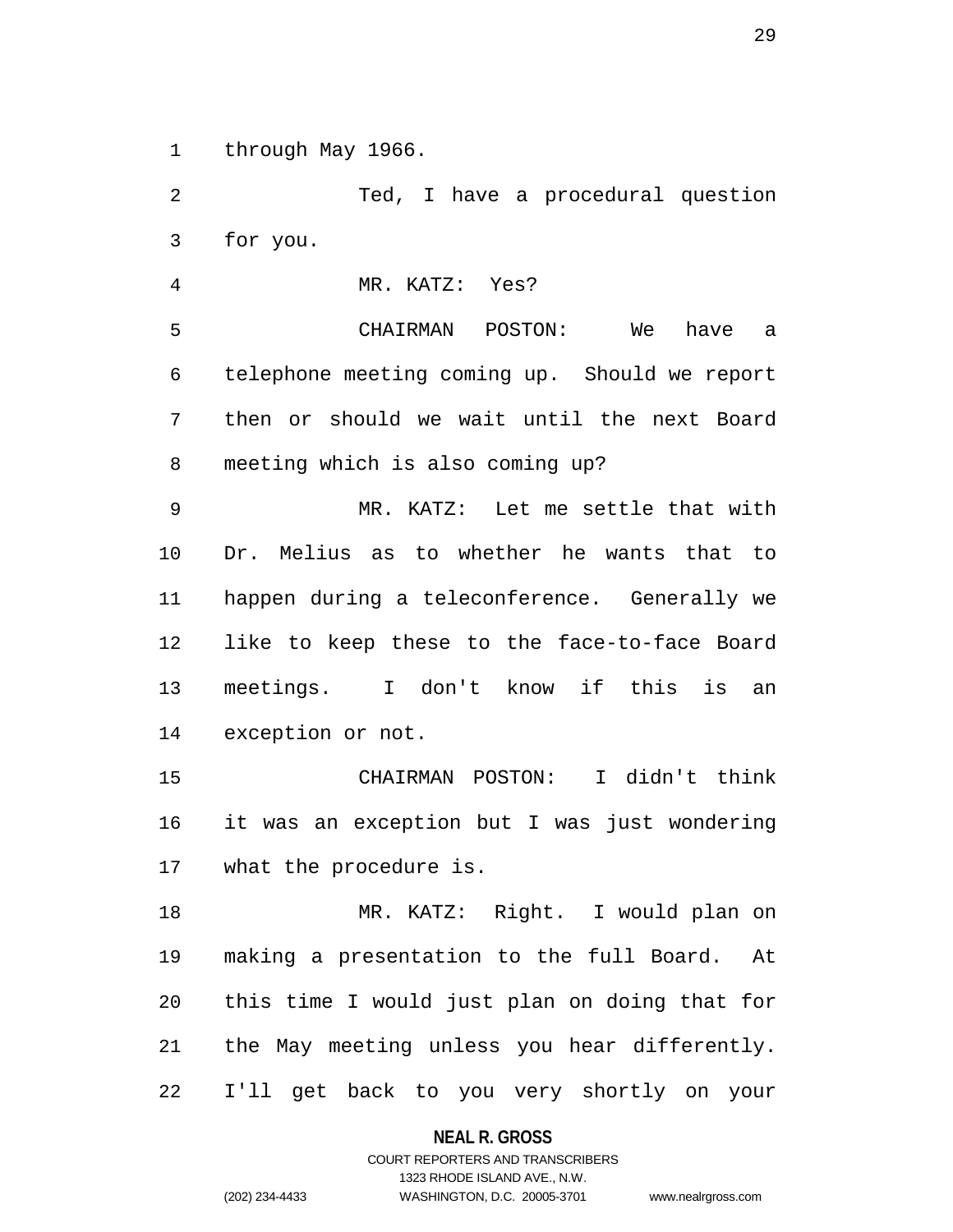1 question.

2 CHAIRMAN POSTON: Okay. That 3 makes me happy because you know my situation. 4 MR. KATZ: Yes. 5 CHAIRMAN POSTON: I may not be 6 available. 7 MR. KATZ: Then it's simple to 8 just keep it to May. I don't even need to 9 raise the question with Dr. Melius. 10 CHAIRMAN POSTON: All right. I 11 want to thank everybody for their hard work on 12 this, their professionalism, and so forth. 13 I'm glad that we were able to resolve these 14 issues and come to a unanimous agreement on 15 the path forward. 16 I appreciate SC&A, NIOSH, 17 everybody that's participated, and certainly 18 the two Work Group Members. 19 If there's no other questions, 20 comments, or statements, I think this meeting 21 should be adjourned. 22 Any other --